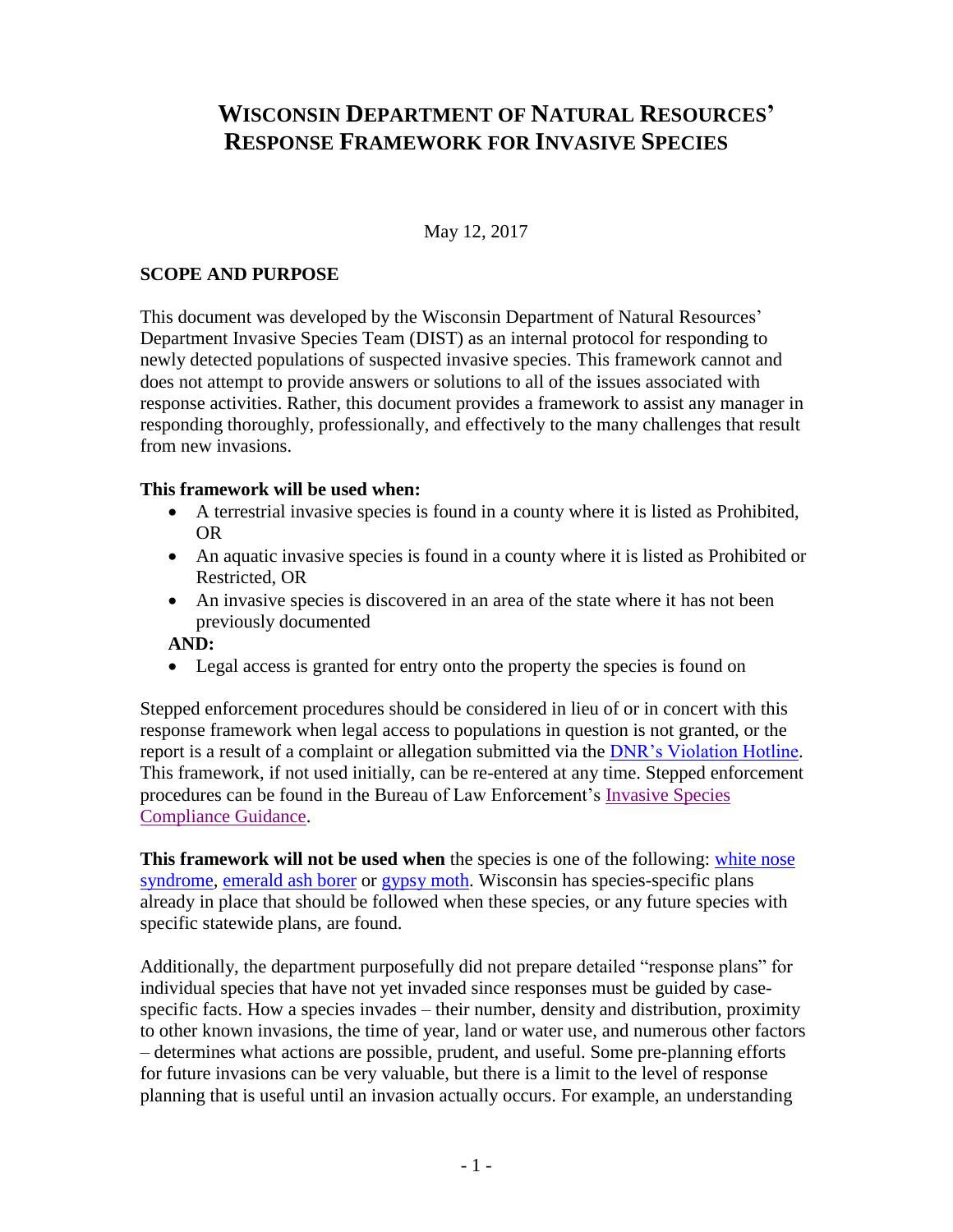of the species' biology, habitats invaded, possible actions, and real and potential constraints is very helpful in advance of an invasion. Similarly, establishing communication networks with potential partners and stakeholders ahead of an invasion can be useful.

The department works closely with federal, interstate, state, and local partners on the development of rapid response plans and research options for controlling invasive species. As planning and research efforts proceed, we will incorporate findings and recommendations into the Wisconsin Department of Natural Resources' Response Framework for Invasive Species.

#### **HOW TO USE THIS DOCUMENT**

This document is operational in nature; therefore, the activities outlined below focus on the steps to verify a new population of invasive species and the actions that would follow a confirmed introduction. The actions are not necessarily arranged in the order they should be performed; some activities may or should be implemented simultaneously, and other tasks will occur in differing orders depending on types of discovery, timing, and available resources. Some of the tasks identified may be ongoing, while others will need to be implemented quickly following review and approval. Not all items in this document will be relevant to all invasions. Nevertheless, managers should consider each item as they proceed to plan and implement responses to new invasions. Additional resources to assist with response efforts will be provided as hyperlinks throughout this document, as well as outlined in Appendix A (p. 21).

\* \* \*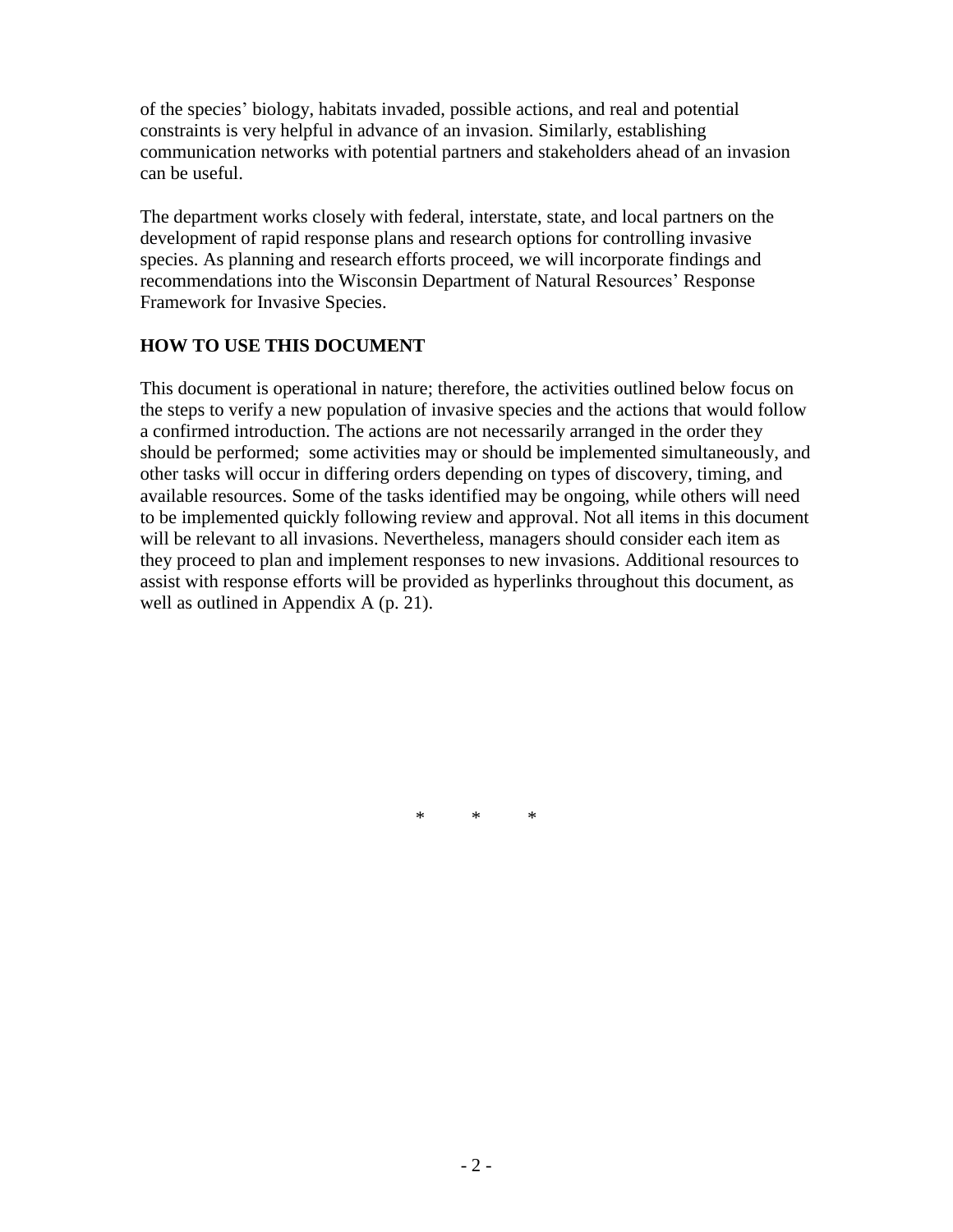## **ACKNOWLEDGEMENTS**

Special thanks to Eric J. Kasza, Planning Coordinator in the Office of Invasive Species Coordination and New York State Department of Environmental Conservation Albany, New York 12233-1052 for allowing Wisconsin liberal use of New York state's Rapid Response Framework for Invasive Species in preparation of this document.

\* \* \*

This document was prepared by Amanda Perdzock, WDNR, with the assistance and approval of the Department's Invasive Species Team.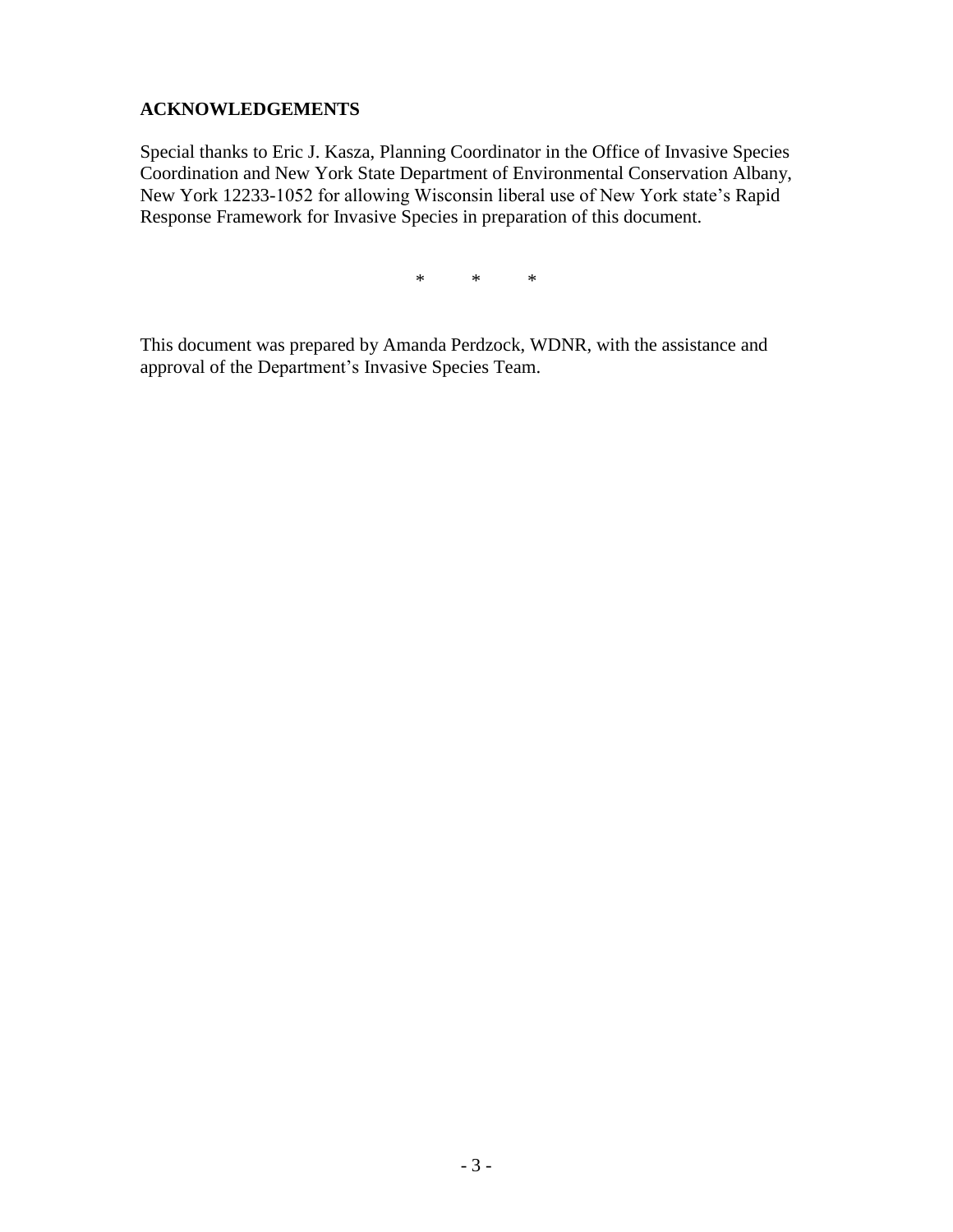#### **THE INVASIVE SPECIES RESPONSE PROCESS OVERVIEW & CHECKLIST**

#### *Early Detection & Reporting* (p. 6)

- $\Box$  Report new populations of suspected invasive species on the DNR website at <http://dnr.wi.gov/topic/Invasives/report.html> or by contacting the Invasive Species Program Specialist at *invasive.species@wisconsin.gov.*
- $\Box$  Document possible invasives with photographs when possible

#### *Verification* (p. 7)

- $\Box$  Interview the reporter to validate the detection
- $\Box$  Get verification of identification by a recognized expert, accredited lab, or herbarium
- $\Box$  Voucher a specimen, when appropriate
- $\Box$  Conduct a site visit to verify location and population size
- For Prohibited species, obtain a definitive confirmation of identification via a second expert and/or biological analysis

#### *Communication* (p. 9)

- $\Box$  Notify appropriate resource managers at the local, regional, state, and national levels
- $\Box$  Notify local stakeholders and consider a local or statewide press release
- $\Box$  Select members for management team and identify a lead coordinator
- $\Box$  Establish an internal communications plan
- $\Box$  Begin planning external communications

#### *Assessment* (p. 12)

- $\Box$  Delimit the population and determine demographics of population
- $\Box$  Determine appropriate timeline based on level of threat
- $\Box$  Compile a knowledge base literature reviews and species expert interviews
- $\Box$  Prevent the spread identify dispersal vectors/pathways and restrict where feasible
- $\Box$  Begin marshalling resources estimate needs and identify potential sources

#### *Planning* (p. 14)

- Decide on a reasonable and feasible control action (containment, eradication, partial or temporary suppression, or no action)
- Determine which management actions to undertake for selected control
- $\Box$  Secure permits, if needed

#### *Implementation* (p. 17)

- $\Box$  Lead coordinator facilitates implementation of response plan
- $\Box$  Continue public outreach efforts

#### *Monitoring & Evaluation* (p. 18)

- $\Box$  Monitor progress and adapt the plan, as needed
- $\Box$  Conduct response action effectiveness monitoring evaluate the effectiveness of the response
- $\Box$  Conduct surveillance monitoring confirm that the population was contained
- □ Document and disseminate findings and "lessons learned"

#### *Restoration* **(**p. 20)

 $\Box$  Develop and implement a site restoration plan to restore impacted areas, if needed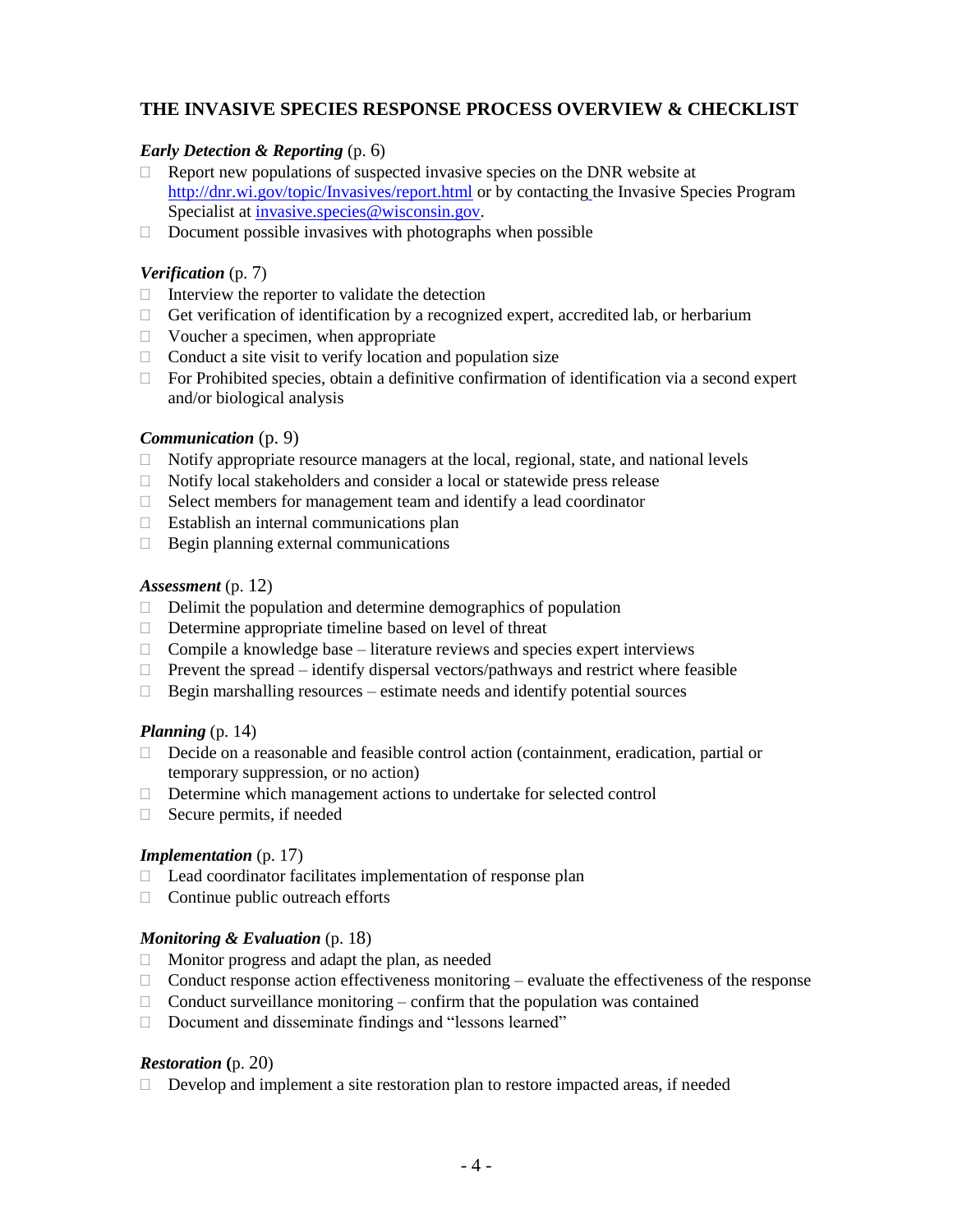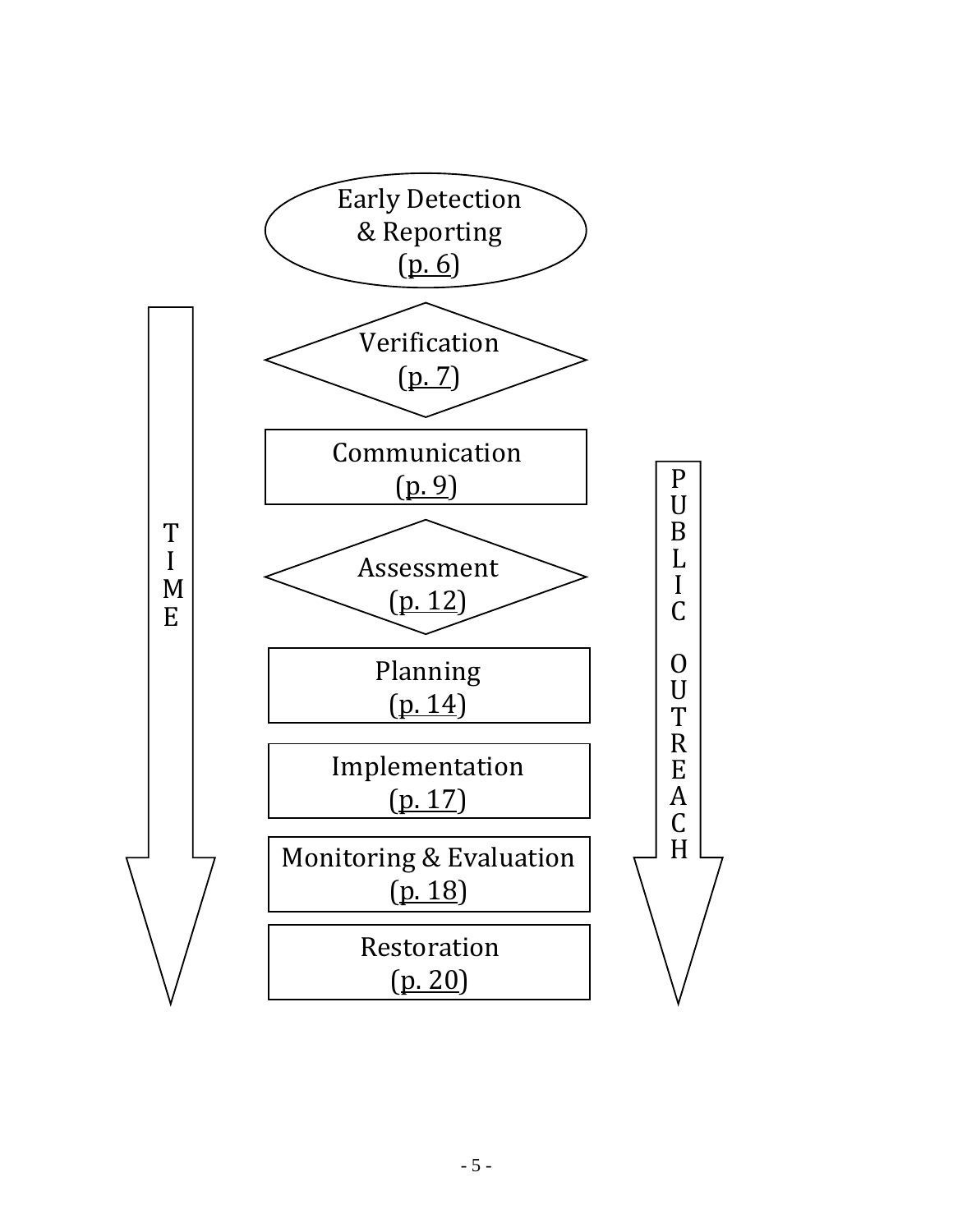## **EARLY DETECTION & REPORTING**

*Why* Early detection of new invasions is critical to any effective and appropriate response effort. To be most effective, a response to a new introduction should occur quickly during the "pioneering" stage, when the identified populations are still small and manageable. Note that the term "quickly" is subject to the biology and context of each individual invasion. Importantly, this means that for some species, response could continue for years when a species spreads slowly and can be effectively contained.

## *How*

- 1. New populations of invasive species in Wisconsin should be reported by:
	- Visiting the [Invasive Species webpage](http://dnr.wi.gov/topic/Invasives/report.html) and filling out the appropriate form OR
		- Contacting the Invasive Species Program Specialist at [invasive.species@wisconsin.gov.](mailto:invasive.species@wisconsin.gov)
- 2. Reporting of invasive species will vary depending on the type of species discovered and their status as defined by Wisconsin Administrative Code Chapter [NR 40:](http://docs.legis.wisconsin.gov/code/admin_code/nr/001/40.pdf)

Prohibited

• Report all occurrences of Prohibited species.

Restricted

- Report all Restricted aquatic and wetland species
- Report new county occurrences of terrestrial plants
- Report all occurrences of jumping worm

Non-regulated

- Report species previously unknown in the state
- 3. Invasives should be documented with photographs when possible, to assist with initial identification and verification.

*When* Prohibited and Restricted species should be reported as soon as possible after discovery.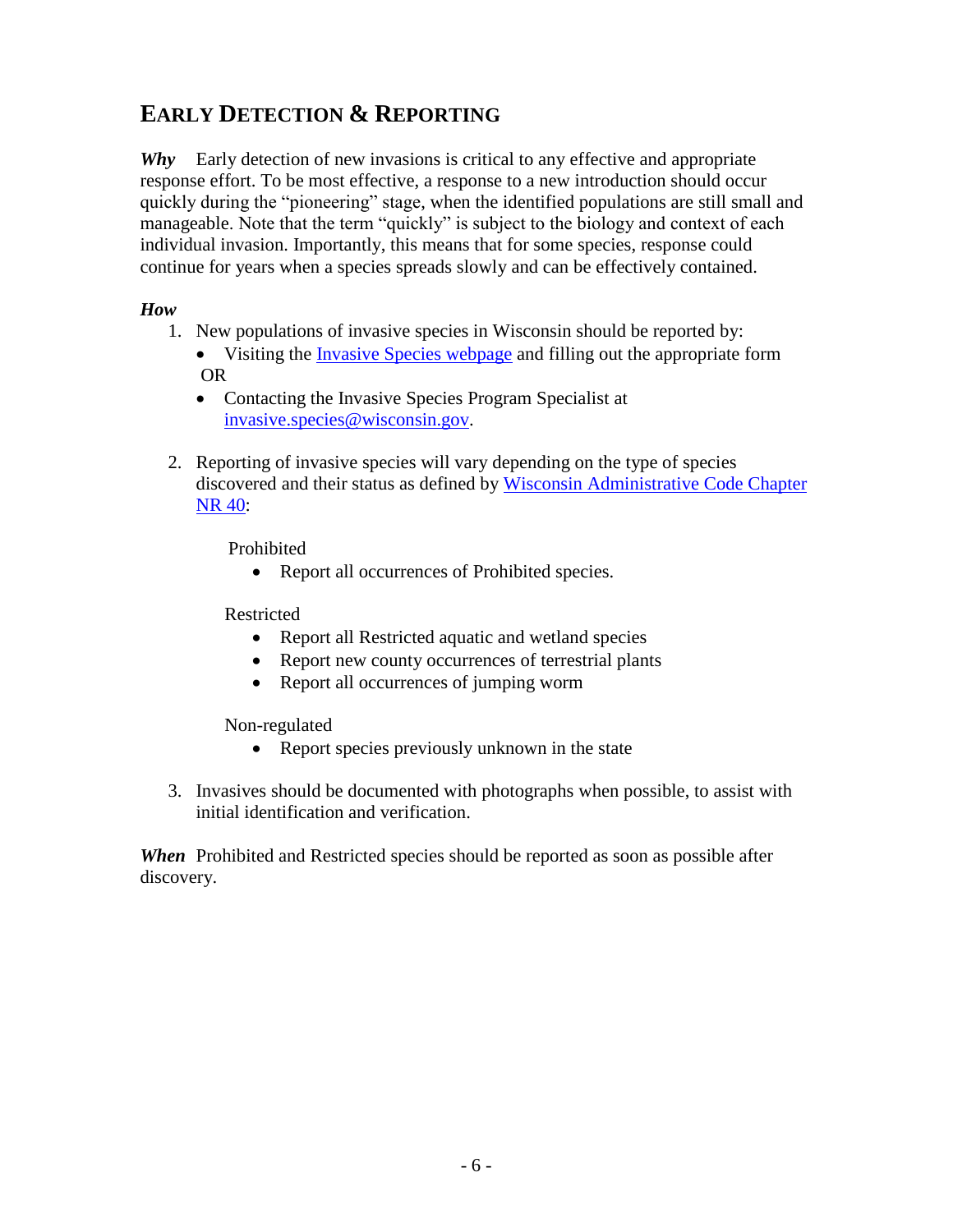## **VERIFICATION**

*Why* Since many species have look-alikes, verification is needed to confirm the accuracy of a report. Verification also assists with determining the condition (age, reproductive status, vigor, etc.) of an infestation, and ensures that everyone is handling reports consistently and judiciously.

#### *How*

- 1. The verification process will vary based on the [classification of the invasive](http://dnr.wi.gov/topic/Invasives/classification.html)  [species](http://dnr.wi.gov/topic/Invasives/classification.html) under NR 40. Species that are classified as Prohibited require a more thorough verification process than those which are Restricted. If a species was not previously known to be in the state, a DIST representative will have to be consulted/notified to assist with verification and status determination. Note: If the species found is in an aquatic environment, refer to the department's [Suspected New AIS Discoveries](https://dnrx.wisconsin.gov/swims/downloadDocument.do?id=118813642) - Communication Protocol for proper verification procedures.
- 2. Interview the reporter(s) to validate the species and ensure the appropriate report form from the Invasive Species webpage has been filled out.
	- a. Record details of the location such as: County, Township, City/Village, street address, name of waterbody, land unit area, landmarks, boat landing name, highway mile, and landownership where the suspect invader was found. Get GPS coordinates if possible.
	- b. Collect contact information from the reporter(s).
	- c. Secure an estimate of the number of the individuals found and the extent of the infestation.
	- d. Obtain a photograph (with scale indicator), if possible. In the case of terrestrial plants, this maybe the first step of the procedure if the description of the plant is insufficient to rule out a species look-alike.
	- e. Secure a specimen for vouchering, when possible.
	- f. Document the date of sighting(s).
	- g. Note other relevant conditions at the site (access limitations, possible transport vectors, etc.)
	- h. Determine who owns land for terrestrial and wetland species, and get landowner's contact information when possible.
- 3. Validate identification as soon as possible via examination of a physical sample.
	- a. When feasible, arrange for a site visit by at least one recognized expert. Be sure to notify landowners prior to site visits.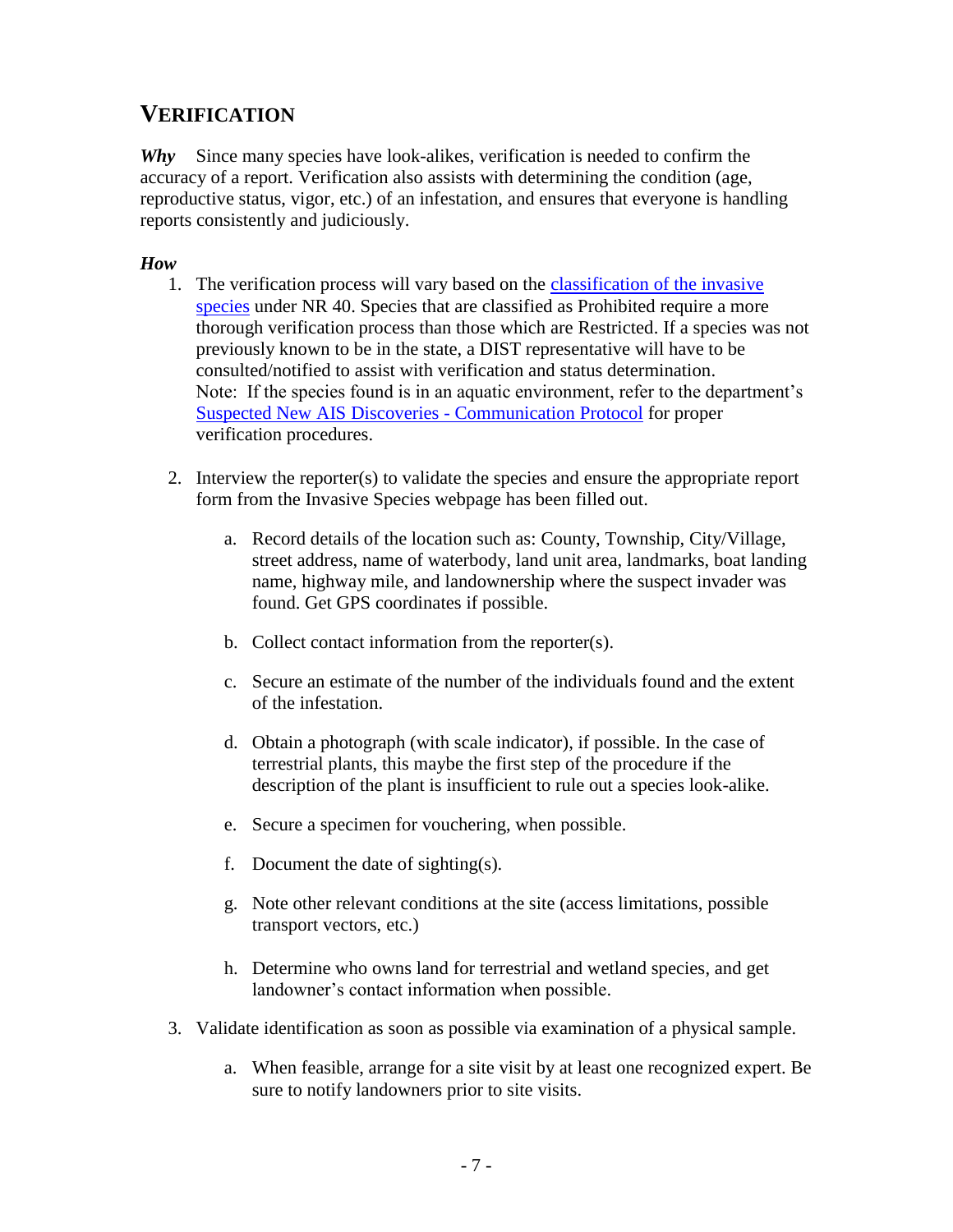- b. If recognized experts cannot feasibly reach the site within a reasonable time frame, arrange to have samples and/or other evidence (e.g., photographs) hand-delivered or sent via express mail service to the most accessible recognized expert. If a recognized expert does not reside in the state, out of state specialists may be consulted.
- c. Prior to shipping samples, obtain guidelines from recognized experts (and use any existing protocols) regarding handling of the sample, desired quantity, where and how to deliver the sample, etc.
- d. If private land must be accessed to obtain a specimen or verify an occurrence, contact the landowner prior to collecting the specimen. If the landowner is unreachable, or denies entry onto land, contact the local warden to explore options for legal access.
- e. It may be necessary to initiate stepped enforcement if legal access is not obtained.
- 4. For Prohibited species, obtain a definitive confirmation of the invasive species via a second expert and/or a biological analysis (e.g., genetic, histological, etc.) when deemed necessary by department invasive species staff.

*When* Verification should occur as soon as possible after species discovery, but prior to any control actions. Samples for verification can be collected at the same time that the species is initially discovered, or in a subsequent site visit. Further response activities should not be taken until a definitive confirmation of identification is made.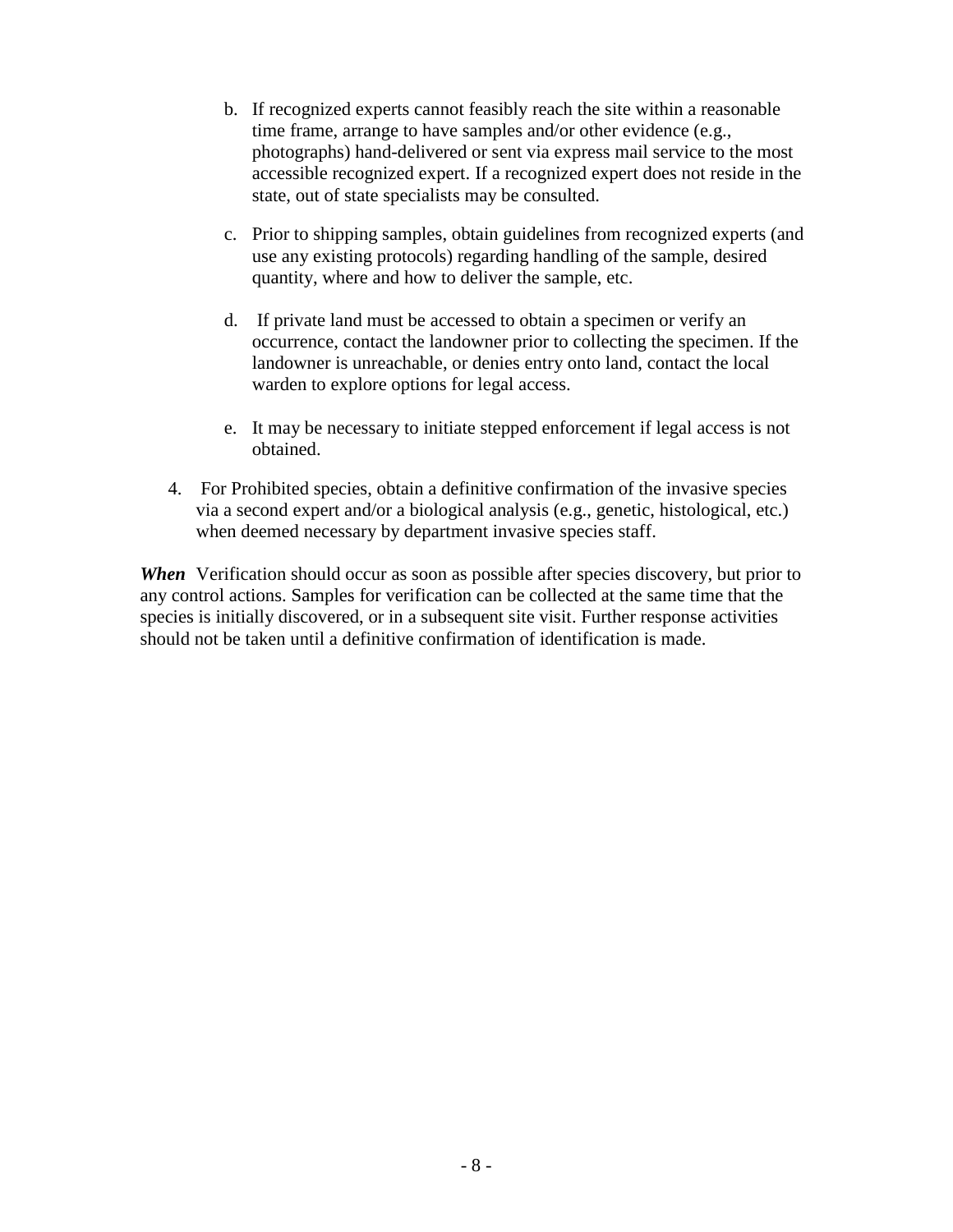# **COMMUNICATION**

#### **Step I- Initial Notification**

*Why* The objectives are to ensure that all parties that may affect a response decision are quickly engaged and to rapidly inform all other interested parties. The when and how of contacting individuals will differ based on species type, size of invasion, and location of new discovery. This section will provide some general guidelines of contacts that need to be made after a discovery is made. For aquatic invasive species, follow the [Suspected](https://dnrx.wisconsin.gov/swims/downloadDocument.do?id=118813642)  New AIS Discoveries – [Communication Protocol.](https://dnrx.wisconsin.gov/swims/downloadDocument.do?id=118813642)

#### *How*

- 1. Notify all relevant natural resource managers, which may include property managers, local program members, and DIST program members.
	- a. Note that for many organizations, only primary contacts will be notified. Those primary contacts will then be responsible for further notification within their organization (i.e., a primary contact for a state agency would be responsible for contacting other key officials within their state agency).
	- b. Secure verification of notifications to confirm that all relevant contacts did, in fact, receive notification (e.g., Internet list server response confirmation requirement, phone list call-backs, etc.).
- 2. Contact landowner(s) if they were not the initial observer.
- 3. Contact the initial observer of the new population of invasive species to inform them on the verification of the species.
- 4. Notify any local Cooperative Invasive Species Management Areas. They may be able to assist with verification, landowner contacts, control efforts, and communication. They should also be contacted prior to the media when media contact is necessary.
- 5. Disseminate information on definitively confirmed invasions through appropriate mechanisms.
- 6. Consider if general public/media notification is appropriate. If so, work with the local DNR public affairs staff to identify a spokesperson for the response initiative and follow the [Media Communications Protocol.](http://intranet.dnr.state.wi.us/int/caer/ce/DNR_DraftMediaProtocols_020615workingversion.pdf) Be sure to contact the Office of Communication whenever a potentially controversial and/or high profile case occurs. It is also good to contact the Office of Communication whenever response efforts result in positive outcomes as well.
- 7. All media contacts should be documented following the fact sheet: Working with [the News Media.](http://intranet.dnr.state.wi.us/int/caer/ce/MediaProtocolFactSheet_20150205.pdf)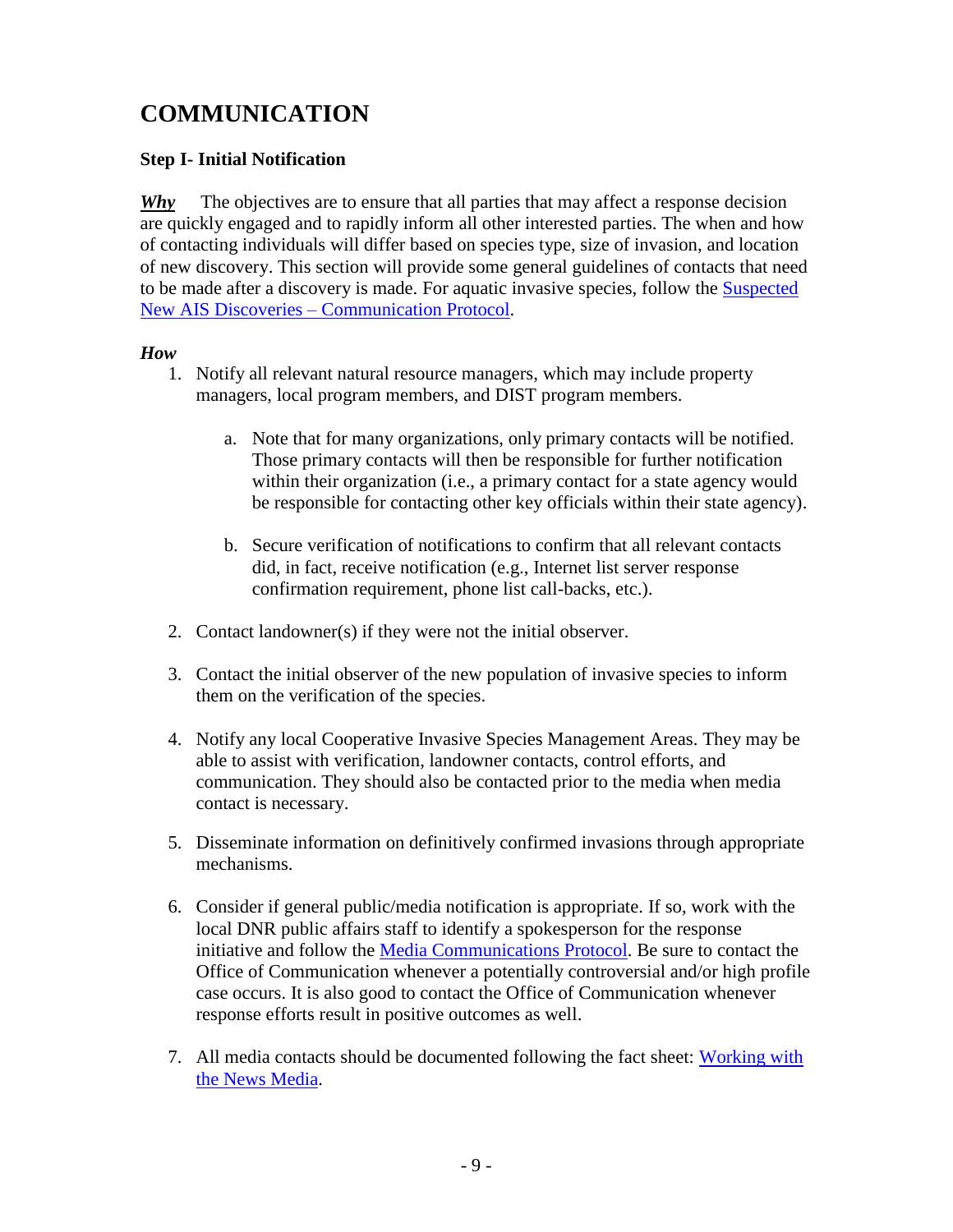8. Copy the Agency Tribal Liaison,, on communications between tribal entities and the DNR. Meetings with tribal members or representatives should be recorded via the department's [Meeting Reporting](https://sp.dnr.enterprise.wistate.us/org/dnr/Team-TAI/Lists/Meeting%20Reporting%20%20All%20Staff/AllItems.aspx) site.

*When* Notify all relevant natural resource managers as soon as practical after a physical sample is visually confirmed to be an invasive species by a recognized expert. Notify the division administrator when the species is listed as Prohibited and landowner(s) will not cooperate or multiple reports suggest the invasive is widespread, or a landowner does not have resources to respond to an important discovery.

## **Step II – Defining Roles, Responsibilities, and Internal Communication**

*Why* The objective is to activate a predetermined response management system that expedites decision-making, information sharing, avoids duplication, and minimizes authority conflicts, while preserving flexibility for adaptive management.

#### *How*

- 1. The lead agency or organization with authority where the initial sighting(s) occurred convenes a meeting of all relevant managers and selects a management team and lead coordinator. The management team will assess the risk and analyze all potential management options. The lead coordinator will coordinate all management activities. At a minimum, all organizations that have jurisdiction within the infestation area should be notified of this meeting. (See Appendix B on p. 23 for descriptions of roles and responsibilities)
- 2. Create agreement on reporting process between internal and partner response staff. Develop a response management system as needed. The [Incident Command](https://www.fema.gov/incident-command-system-resources)  [System](https://www.fema.gov/incident-command-system-resources) (ICS), a management system designed to assist with the development and implementation of response plans, should be used and may be necessary for securing federal grants.
- 3. Establish a schedule for frequent management team meetings to resolve operational issues that cross jurisdictional interests.

#### **Step III - Planning External Communications**

*Why* The objective is to develop a joint information center to ensure consistent and effective communication to resource managers and interested external stakeholders, including the media and public when appropriate.

#### *How*

- 1. Determine priority messages and desired behavior changes to achieve rapid response goals.
- 2. Identify public groups who are (1) impacted by the invasion, (2) potential vectors of spread, and/or (3) potential management partners.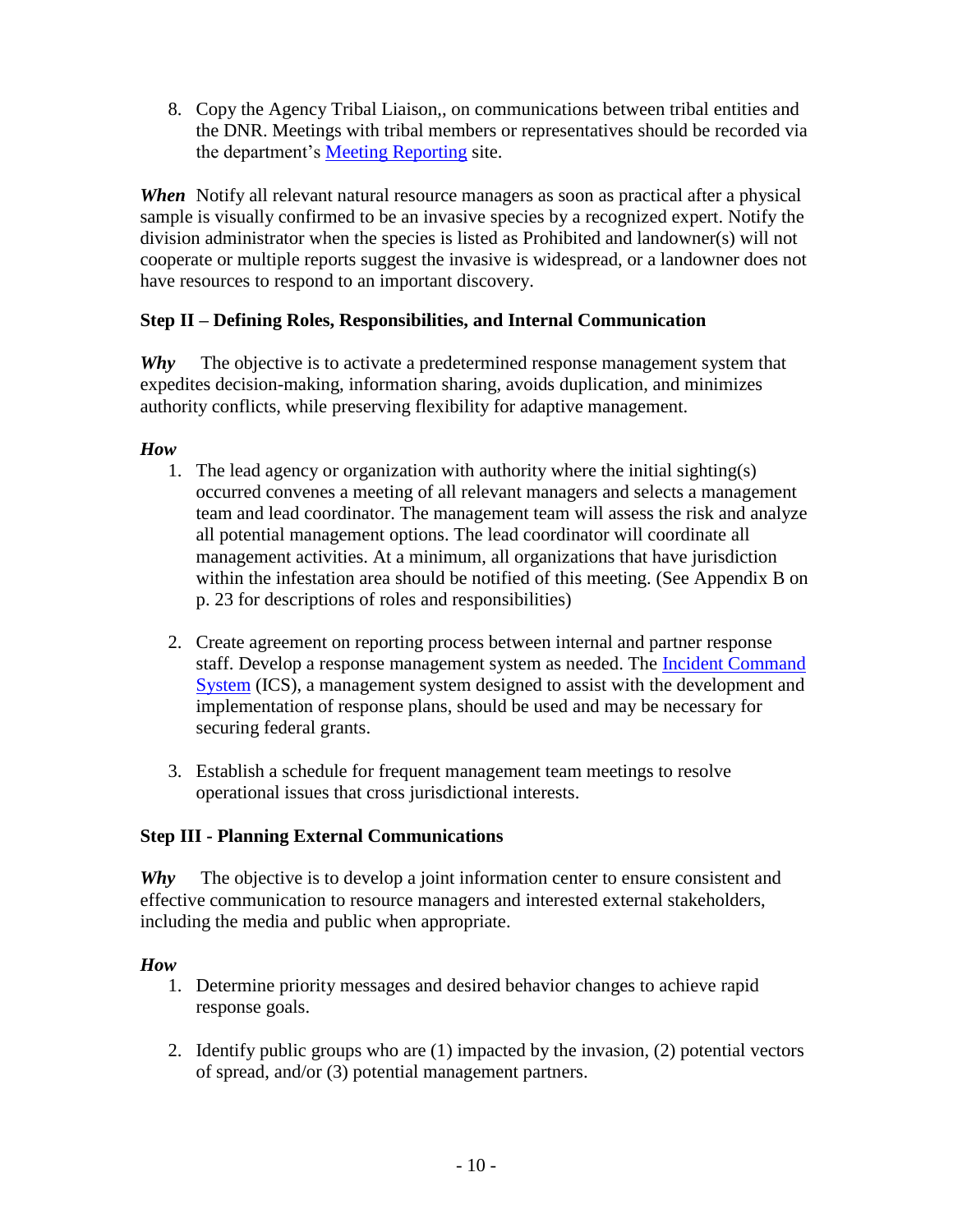- 3. Prioritize public groups by impact (size, relative risk, and probability of participation) to strategically target priority audiences first.
- 4. Identify existing resources (materials, experts, research) and efforts with your selected messages and/or target audiences.
- 5. *If you are disseminating public information with no action request:*
	- a. Select the information you want to share.
	- b. Identify audiences who will want or benefit from the information.
	- c. Identify outlets and media formats that will reach your audiences.
	- d. Work with appropriate team, partners and department staff to create and disseminate information.
- 6. *If you are requesting an action:*
	- a. Select the action you want to request.
	- b. Identify the barriers and benefits to the action (e.g. knowledge, attitude, physical).
	- c. Develop strategies to assist your audiences with the desired action (decrease barriers, increase benefits).
	- d. Pilot your campaign with your target audience (small scale with two-way communication).
	- e. Implement your campaign and evaluate the results for future changes.
- 7. Identify a staff member to track and coordinate public and partner outreach.

*When* The timing of releasing information will vary depending on the situation. When asking for public assistance in identifying and reporting Prohibited species, it may be very soon after verification. For some species, media notification should not occur until all response efforts are planned or initiated. For aquatic invasives, refer to the [Suspected](https://dnrx.wisconsin.gov/swims/downloadDocument.do?id=118813642)  New AIS Discoveries – [Communication Protocol](https://dnrx.wisconsin.gov/swims/downloadDocument.do?id=118813642) for timing of communication.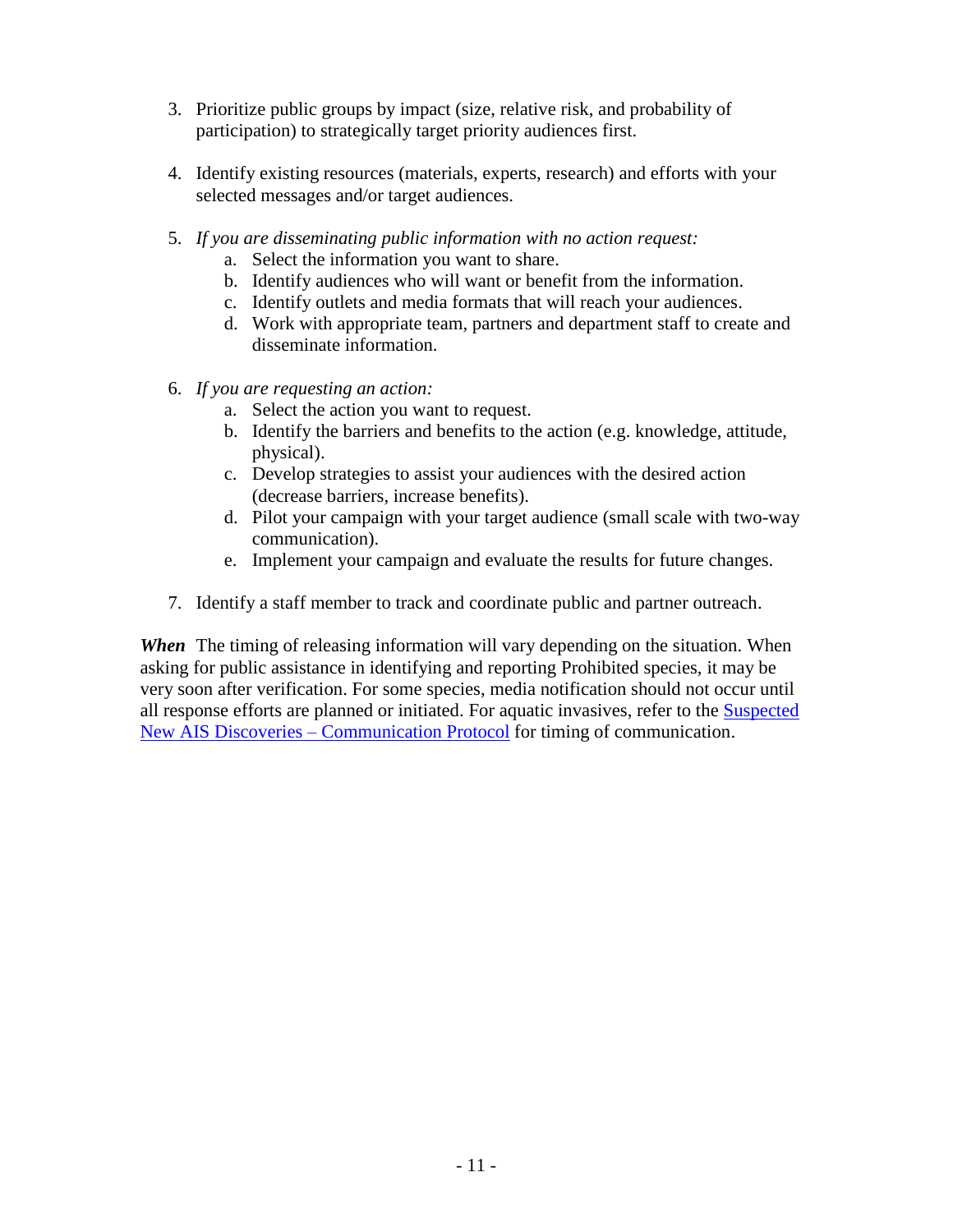## **ASSESSMENT**

## **Step I – Delimiting the Invasion and Compiling Knowledge Base**

*Why* The objective is to rapidly provide information to guide subsequent management decisions, including survey design.

### *How*

- 1. For regulated species, review information compiled by the Species Assessment Group (SAG) as needed. Compile existing information on the species through literature searches and interviews with experts on the species. If there have been past rapid responses to this species in Wisconsin, then first look for already compiled information. Program specialists within the department can direct individuals to the information that has been compiled for their program.
- 2. Determine the geographic extent of the infestation. Survey efforts should follow existing regional or national protocols.
- 3. Determine demography of infestation (e.g., age structure). These efforts should follow existing state, regional or national protocols. Where possible, surveys should assess maturity and reproduction condition of the populations at infested site(s).
- 4. Identify and survey nearby facilities, habitats or resources (e.g., campgrounds, boat launches, wetlands, beaches, areas with disturbed habitat, etc.) that are especially vulnerable to invasion.
- 5. Identify dispersal vectors (including movement by humans, fish and wildlife, water flow, and other physical processes) and pathways, and evaluate associated risks. Also identify any nearby facilities, habitats or resources (e.g., nearest known population, ports, railheads, boat launches, vendors, etc.) that could serve as a source or pathway of invasion.
- 6. Ensure that field surveys are completed and the results are reported using agreed upon methods.
- 7. Identify ways the new invasion may threaten the state's economic, ecological, and recreational resources.
- 8. Determine if financial resources are available for response activities. Keep in mind that some funding sources require actions that may go beyond the steps required within this framework. If no state funds are available to deal with a population, it may be possible to transfer the responsibility for response efforts to local stakeholders or the landowner. Funding sources should be taken into consideration as early in the response process as possible since sources may have an impact on the planning and implementation processes. A link containing possible funding sources can be found in Appendix A.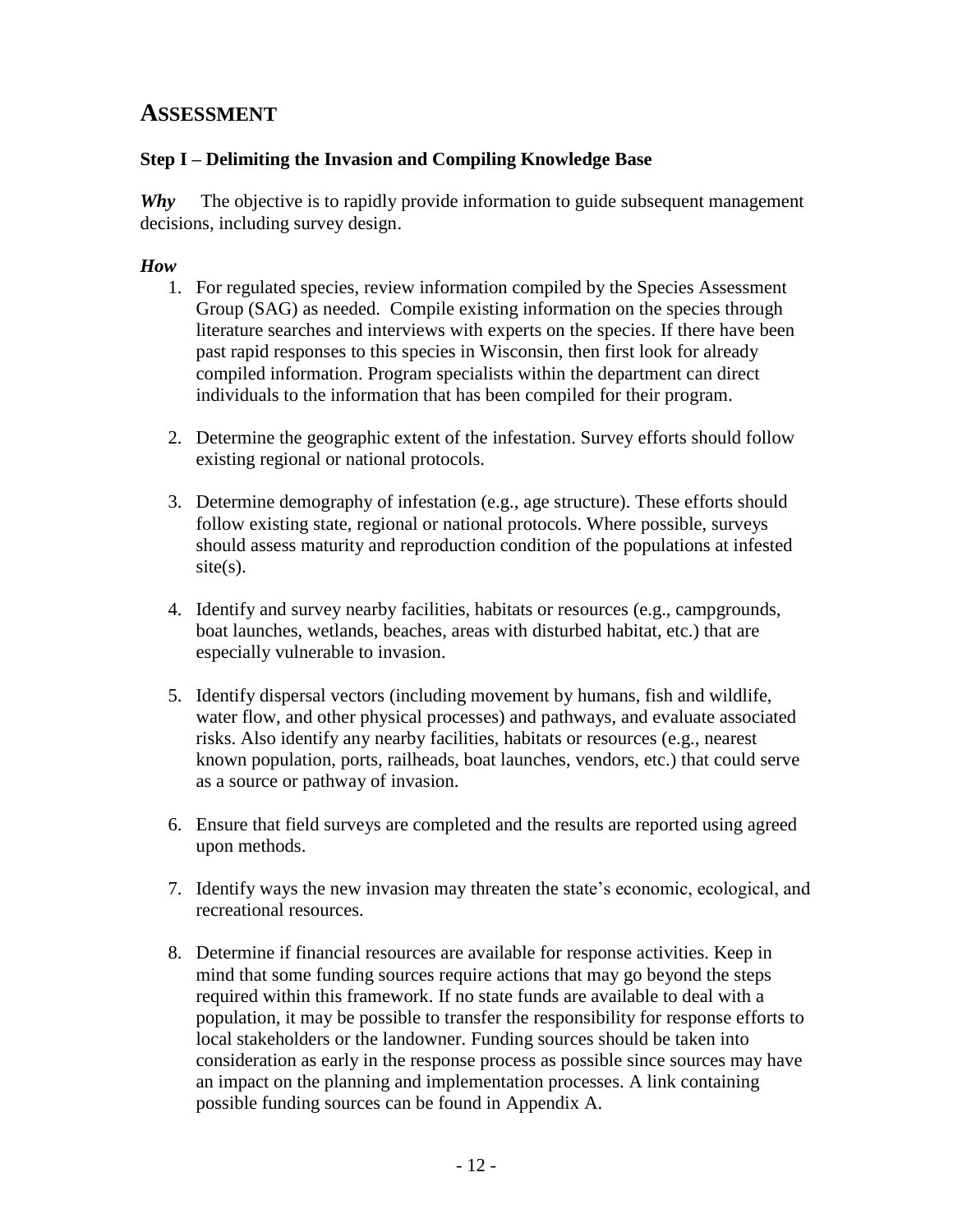Note: As per NR 40, the landowner is ultimately responsible for containing and controlling Prohibited species on their property.

9. In certain situations, a letter of cooperation and/or a permit may be issued in response to the discovery of a new invasion. Such letters and permits would dictate response procedures. Permit requirements must be complied with.

#### **Step II - Marshalling Resources**

*Why* The objective is to provide sufficient resources (personnel, equipment, materials, contractors, funding) to initiate control actions and associated activities, including acquisition of required permits.

#### *How*

- 1. Develop estimates for personnel time, facilities and equipment needs, and funding.
- 2. Identify potential sources for personnel, facilities, equipment, and funds.
- 3. Secure commitments for needed personnel, facilities and equipment, and funds.
- 4. Ensure mechanism for dispersal of funds is in place, and when funds are needed, the flow of dollars occurs expeditiously. The sooner department finance staff are engaged, the sooner funding can be obtained.

*When* Steps within the assessment phase may begin as soon as a population is discovered and verified.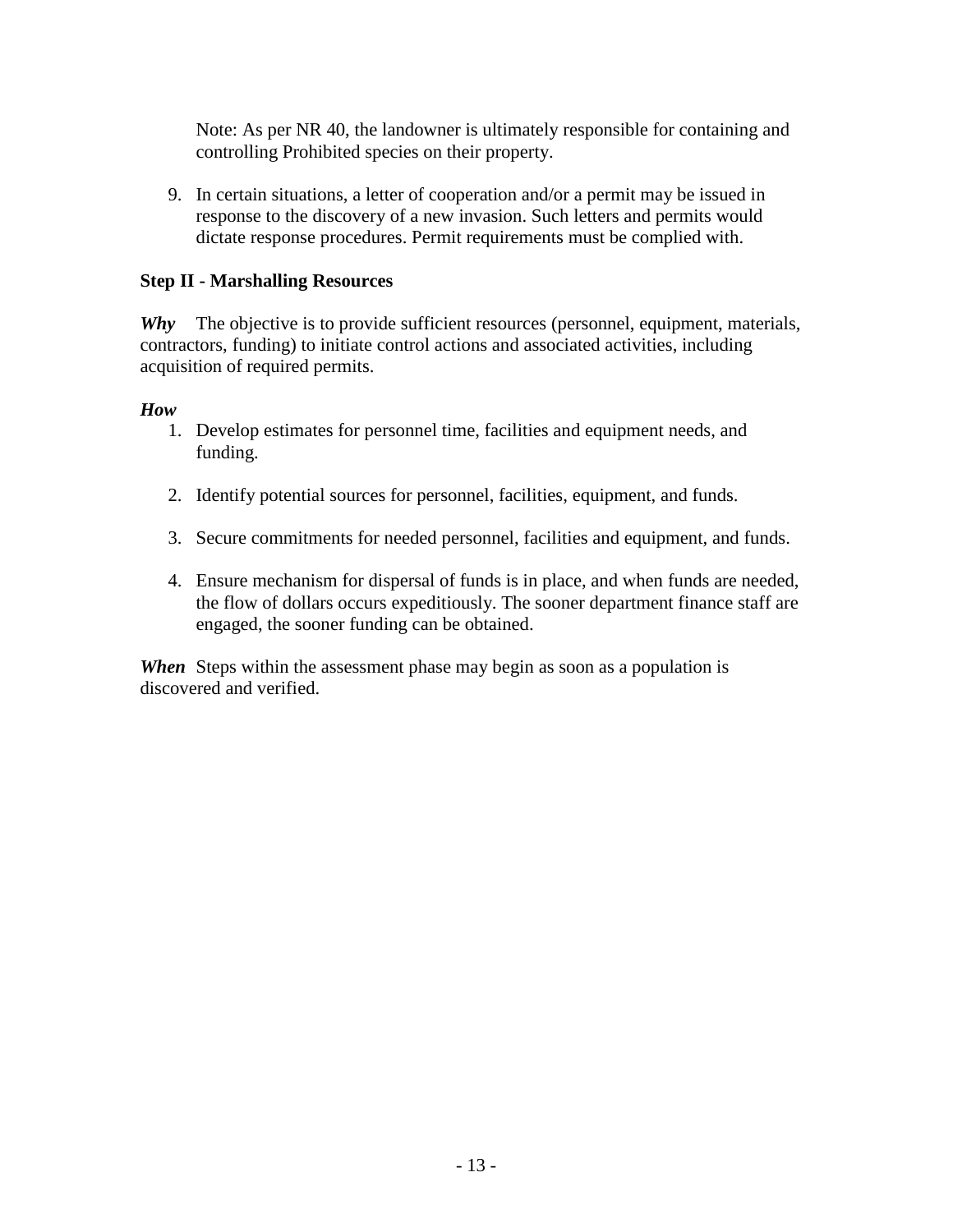## **PLANNING**

*Why* The objective is to evaluate all the available information and then decide which response action (eradication or containment/mitigation) and which management action (hand-pulling, dredging, herbicide, etc.) is reasonable and appropriate.

*How* Develop a response plan. The response plan ensures that everyone is working in concert toward agreed upon goals. The plan should provide a coherent means of communicating the overall response objectives in the context of both operational and support activities. At the simplest level, the plan must have the following three elements:

- a. What do we want to do?
- b. Who is responsible for doing it?
- c. How do we communicate with each other?
- 1. Decide the proper level of control based on analysis of the specific nature of the invasion, including population dynamics and pathways of spread. It is important to weigh several factors: the costs of eradication, the likelihood of success, and in the absence of eradication, the expected impact or costs of the invader and the monitoring ability. Consider the following:
	- a. Risk to environment, human health, economy, etc.
	- b. Anticipated cost of eradication effort and follow-up monitoring (relative to available funding)
	- c. Available resources (personnel, equipment, etc.)
	- d. Regional and local distribution single vs. multiple, continuous vs. patchy, isolated vs. widespread
	- e. Landscape context upstream vs. downstream, edge vs. interior, etc.
	- f. Age of infestation
	- g. Neighbors' actions/inaction
	- h. Other available management or response plans, including plans that may already be in place
	- i. Pathways/source identified, controlled, eliminated, etc.
	- j. Species track record of eradication/control
	- k. Survey and assessment confidence
	- l. Habitat type(s)
	- m. Life stage(s) present
	- n. Time of year in relation to reproduction, migration, etc.
	- o. Landownership public vs. private, willing landowner vs. unwilling landowner
	- p. Amount of water in the system to be treated. Consider the following:
		- 1) Potential for drawn down or flows reduced before treatment
		- 2) Flow sources, including springs, and the potential to regulate that flow
	- q. Land use patterns locally and regionally
	- r. Presence of [state](http://dnr.wi.gov/topic/endangeredresources/etlist.html) or [federally](http://www.fws.gov/midwest/endangered/lists/wisc-spp.html) listed rare, threatened or endangered species. Note: An Endangered Resources (ER) Review completed through the Natural Heritage Inventory (NHI) Portal is required for any activity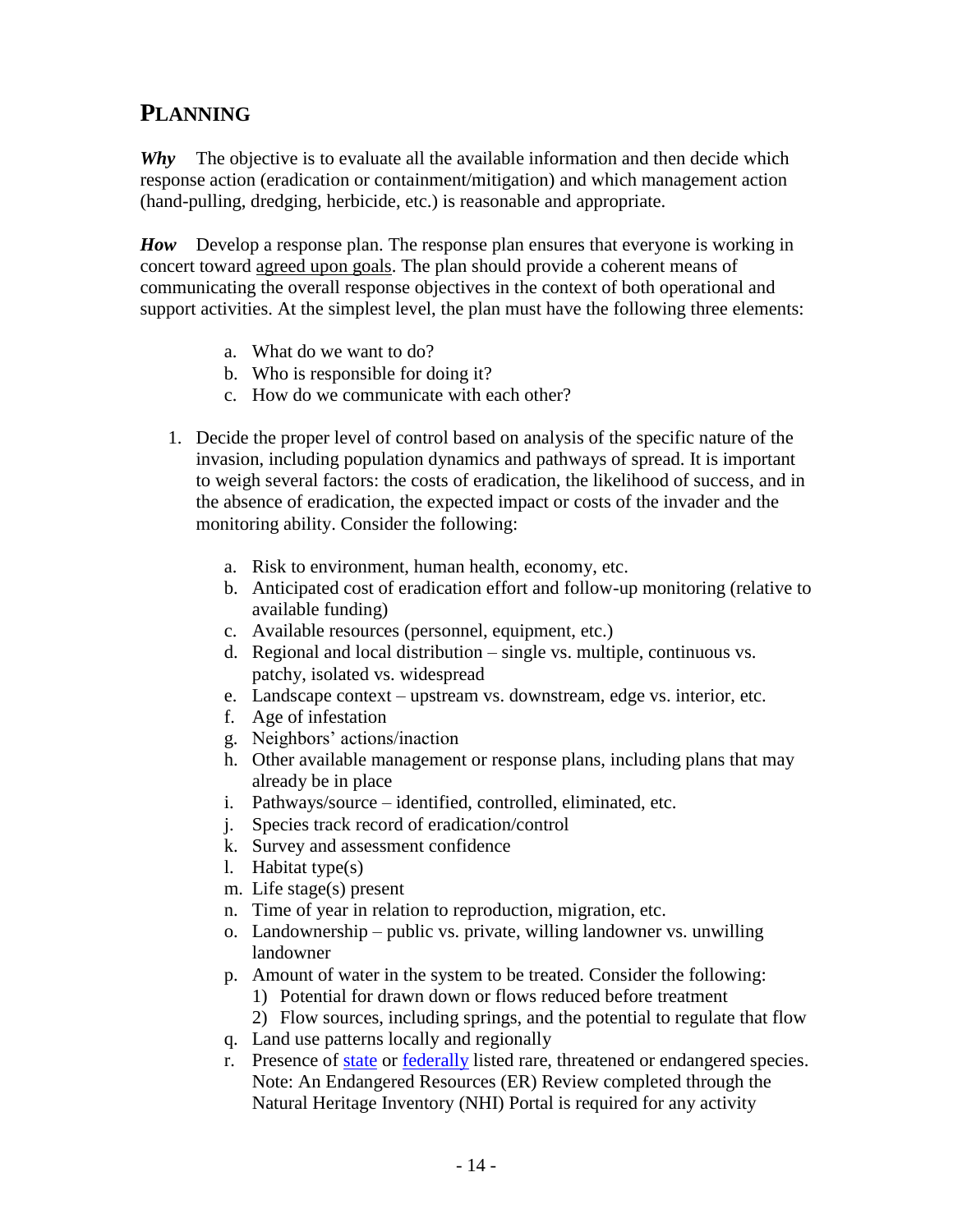conducted, funded or approved by the DNR [\(internal](http://intranet.dnr.state.wi.us/int/land/er/nhi_portal/) and [external](http://dnr.wi.gov/topic/ERReview/PublicPortal.html) portals available). A project is exempt from needing an ER Review if the activity is included in the No/Low Broad Incidental Take Permit/Authorization (See table [1](http://dnr.wi.gov/topic/ERReview/documents/NoLowImpactActivities.pdf#page=5) and [2\)](http://intranet.dnr.state.wi.us/int/land/er/nhi_portal/pdf/NoLowImpactbyTaxa.pdf) or if the ER Preliminary Assessment printout from the NHI Public Portal shows a result of 'no endangered resources present'

- s. Presence of [critical habitat](http://dnr.wi.gov/lakes/criticalhabitat/) if in a waterbody
- t. Special status, including:
	- 1) [Water use designation](http://dnr.wi.gov/topic/surfacewater/usedesignations.html) (e.g., drink water)
	- 2) Wild, Scenic or Recreational River designation
	- 3) [Outstanding or Exceptional Resource Waters](http://dnr.wi.gov/topic/SurfaceWater/orwerw.html)
	- 4) [State natural area](http://dnr.wi.gov/topic/lands/naturalareas/)
	- 5) Historic sites
	- 6) [Cultural resources](http://dnr.wi.gov/topic/Lands/CulturalRes/)
	- 7) Department of Defense or other restricted access areas
	- 8) Tribal lands
- 2. Consider potential management actions:
	- a. Physical/Mechanical activities
	- b. Biological activities (Biocontrols)
	- c. Chemical activities
	- d. Regulatory activities
	- e. No action taken

Note: All pesticide use on DNR lands or waters by DNR staff must follow Manual Code 4230 and guidance provided on the **Pesticide Use on DNR Lands** [intranet site.](http://intranet.dnr.state.wi.us/pesticides/)

- 3. Assess potential impacts of management actions. Consider the following:
	- a. Air Quality
	- b. Soils
	- c. Cultural Resources
	- d. Water Resources
	- e. Fish and Wildlife including threatened, endangered, and species sensitive to potential management actions
	- f. Human Health
	- g. Sociocultural Environment
	- h. Vegetation diversity including threatened, endangered, and species sensitive to potential management actions
	- i. Economic Conditions
	- j. Visual Resources and Recreation
	- k. Effectiveness of various treatment methods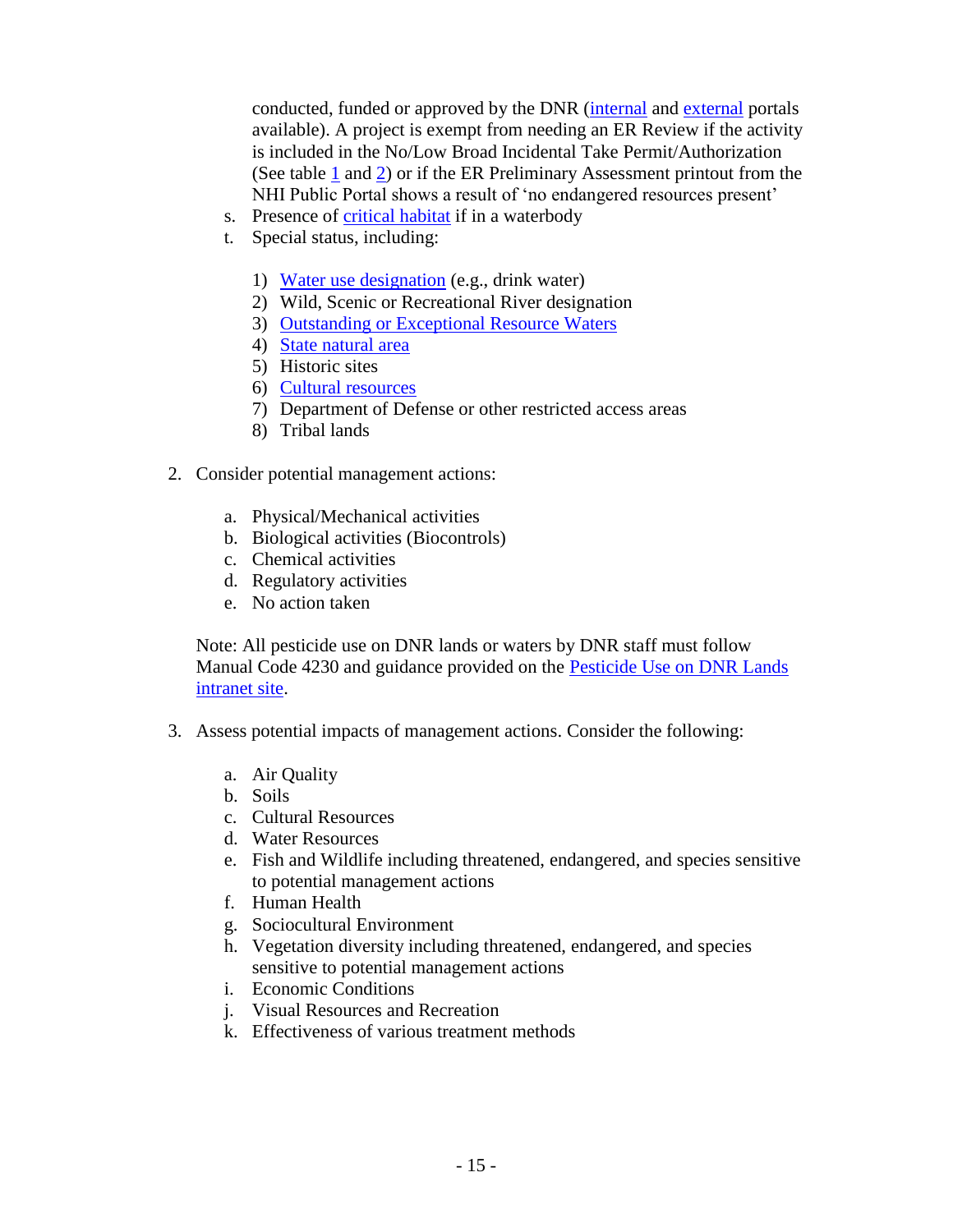- 4. Decide on control action, if any. Propose a single course of action or offer alternatives to decision-makers and brief as needed using methods decided upon during the communication planning phase.
- 5. Secure required permits, if needed. Make sure to satisfy all regulatory requirements, including permits, licenses, certifications, concurrence, etc. (See Appendix C on p. 24 for a list of possible permits)
- 6. Develop a monitoring plan for assessing success of response efforts post implementation of response plan. (See Monitoring and Evaluation section, p. 18)

*When* Most planning will occur prior to the initiation of control activities. As implementation proceeds, plans should be adjusted as needed following an adaptive management approach.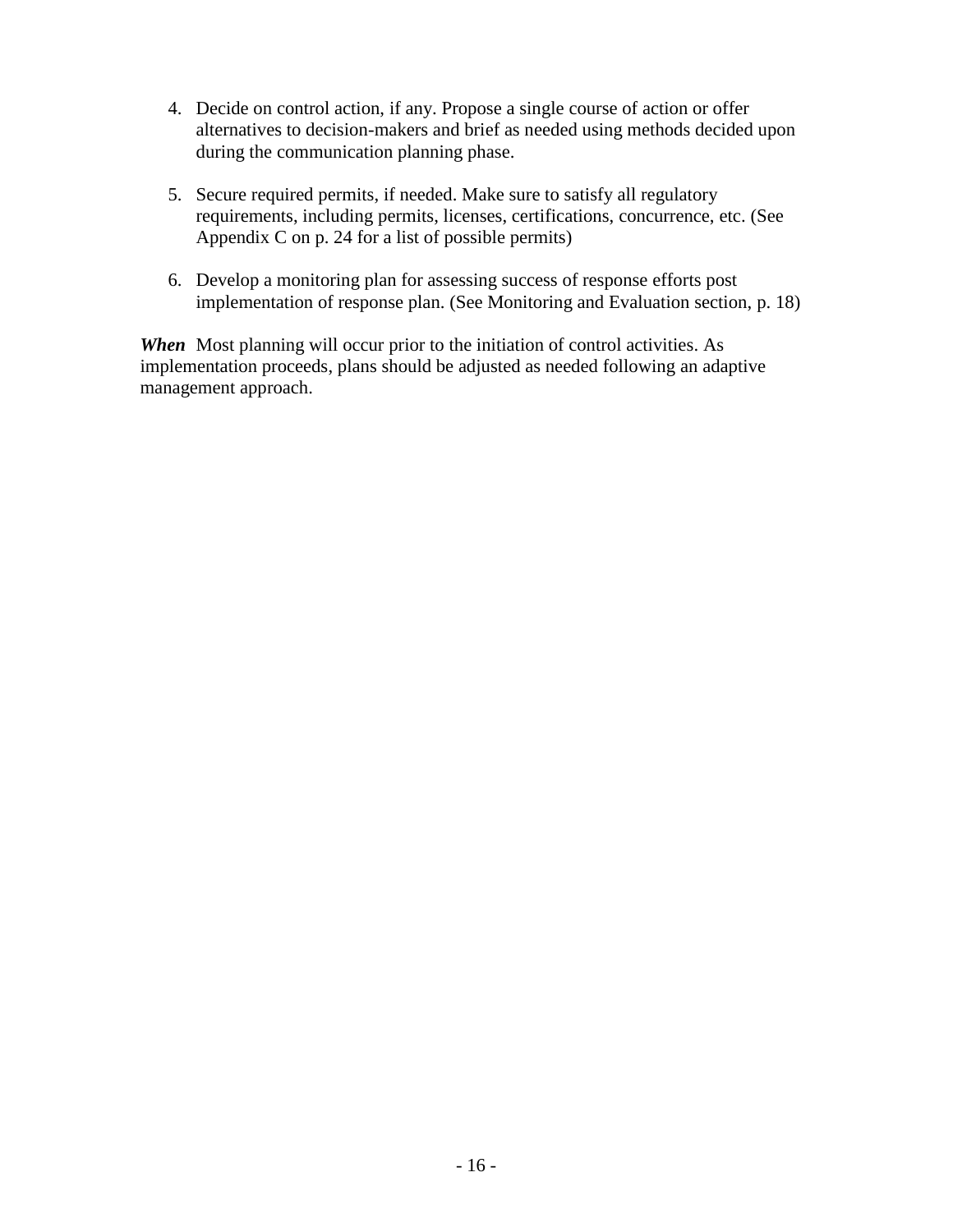## **IMPLEMENTAION**

*Why* The objective is to implement the eradication or control strategies.

#### *How*

- 1. Facilitate implementation of the response plan.
- 2. Continue public outreach efforts if appropriate. Make sure the public is well informed on response activities and progress by providing information updates as needed.
- 3. Comply with rules and regulations developed for emergencies, quarantines, or wash and inspection requirements. Identify loop-holes and additional regulatory needs.
- 4. Agencies collaborate to coordinate and deploy field resources; implement ICS if needed.
- 5. Restrict dispersal pathways where feasible, including:
	- a. Isolate infested areas as needed to prevent spread. Install physical barriers, if needed.
	- b. Assess the likely movement of infested vehicles, equipment, and materials to identify risk and inspection needs at other vulnerable areas.
	- c. Establish wash and inspection requirements on vehicles and equipment, if needed.
	- d. Use established procedures for equipment disinfection to ensure that personnel do not unintentionally spread the invasive species (See recommendations on the department's **Best Management Practices** page).
	- e. Ensure proper disposal or treatment of any species or materials that may be removed from an infested area (See recommendations on the department's [Best Management Practices](http://dnr.wi.gov/topic/invasives/bmp.html) page).
- 6. Engage Law Enforcement to investigate and, if possible, control the source of the introduction if necessary. For more information see **Invasive Species Rule** [Compliance & Stepped Enforcement Process and Guidance.](http://intranet.dnr.state.wi.us/int/es/science/invasives/pe/SEoverview.pdf)
- 7. Document efforts (e.g., take pictures) throughout the response process. These will be very useful when reporting on the response efforts.

*When* Implementation will continue for as long as it takes to meet management objectives. Follow up monitoring and control may be necessary after desired levels of containment or control are achieved.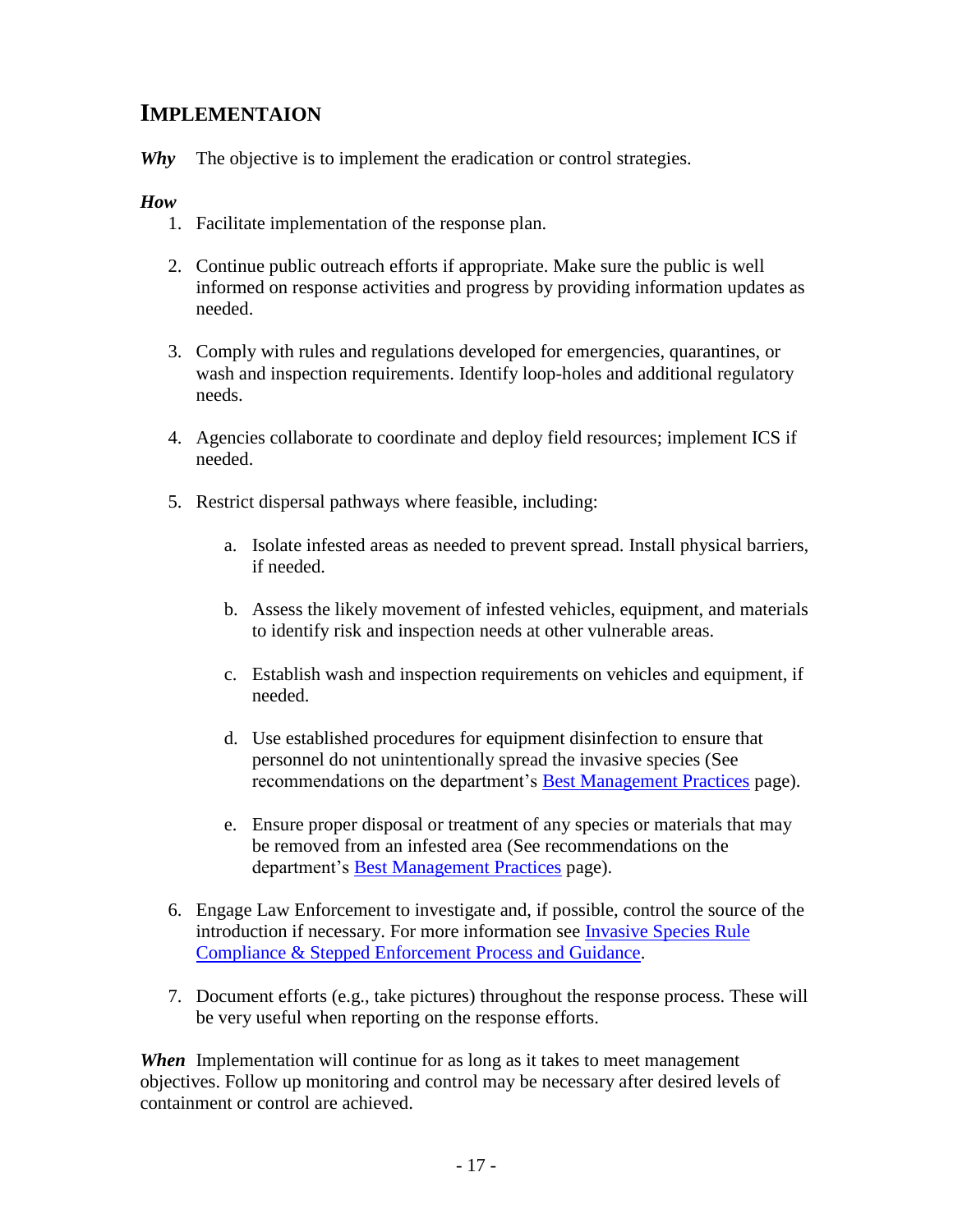## **MONITORING & EVALUATION**

*Why* The objectives are to 1) Provide information and data on treatment effectiveness, effects on native species, and possibly ecosystem recovery AND 2) Provide surveillance for reinfestation or spread to additional locations.

#### *How*

- 1. Monitor the status of the invasive species population. Monitoring activities should be carried out in coordination with other program field operations, if possible.
- 2. Select appropriate ecological indicators and timeframes for monitoring to assess the status and trends in invasive and native species populations.
- 3. Two types of monitoring should be conducted: treatment effectiveness monitoring and surveillance monitoring for the return of invasives.

For Treatment effectiveness monitoring, consider:

- The frequency and density of the target organism within the control area.
- The frequency, density and richness of non-target organisms within the control area.
- The habitat characteristics of the control area that may affect the outcome of a given treatment.
- Water or sediment samples to estimate residuals from a chemical treatment, if a chemical control was done. This will help to determine the duration of effective treatment.

For surveillance monitoring, consider:

- The area around the control effort should be surveyed for additional invasive populations.
- Habitat characteristics that could affect the suitability of the area to the establishment of an invasive species population should be taken into consideration. The habitats surveyed should be those that are suitable for establishment.
- 4. Disseminate findings through an easily accessible database and list server, or using any other alternative routes of communication decided upon during the development of the project's communication plan.
- 5. Monitor eradication/control progress and the impacts of selected methods on the environment and other organisms.
- 6. Consult management team and adjust eradication/control methods based on new information. Selected methods may be adjusted to improve effectiveness and/or to reduce or minimize impacts.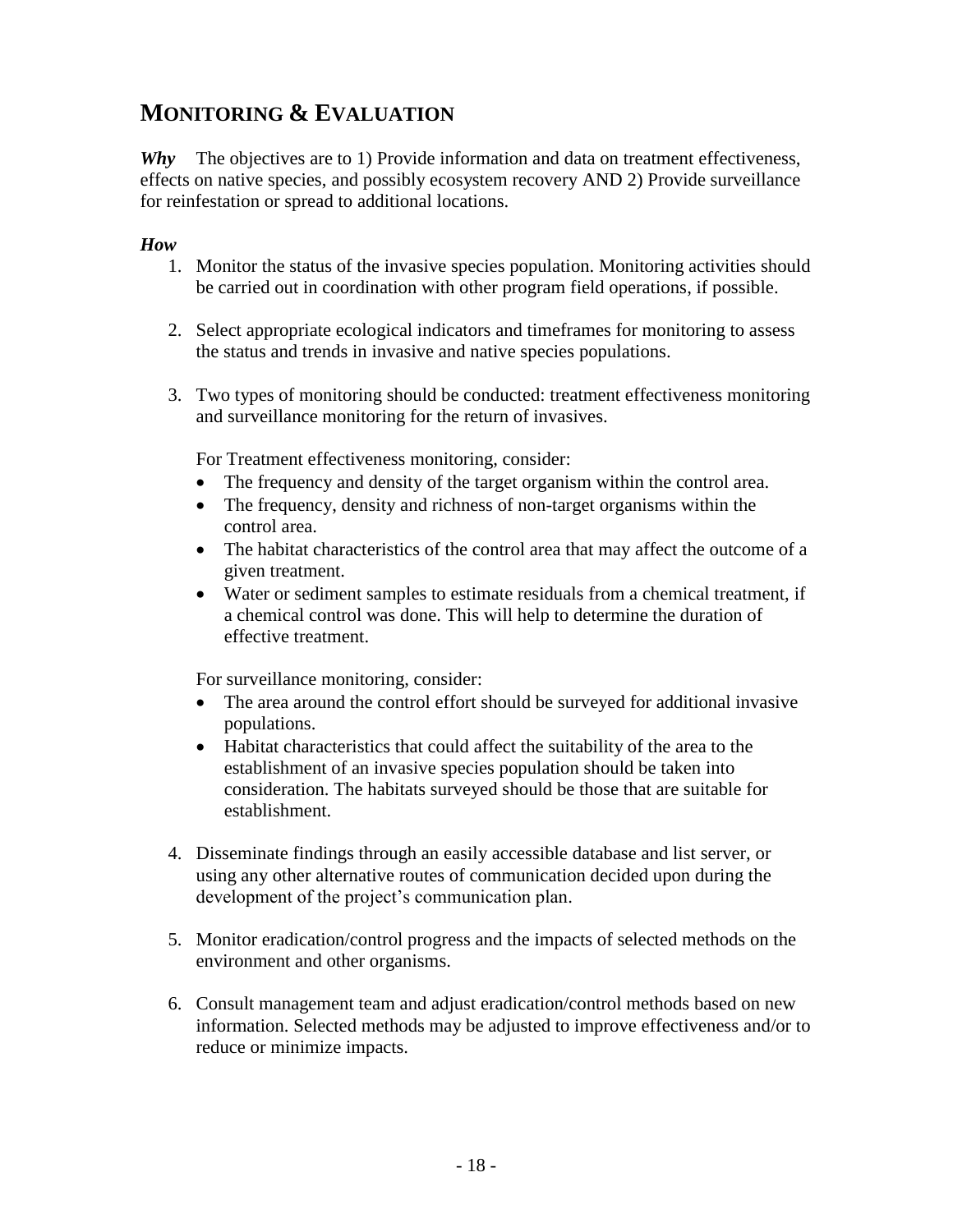7. Conduct a follow-up evaluation of response organizations and other interest groups to identify opportunities for improving rapid response capacity. Disseminate "lessons learned" to other interested organizations as needed.

*When* Monitoring should be done several days, weeks, or months after the initial control effort depending on the species and area being controlled. In cases of apparent eradication, monitor at least one year after control activities to check for any subsequent infestation.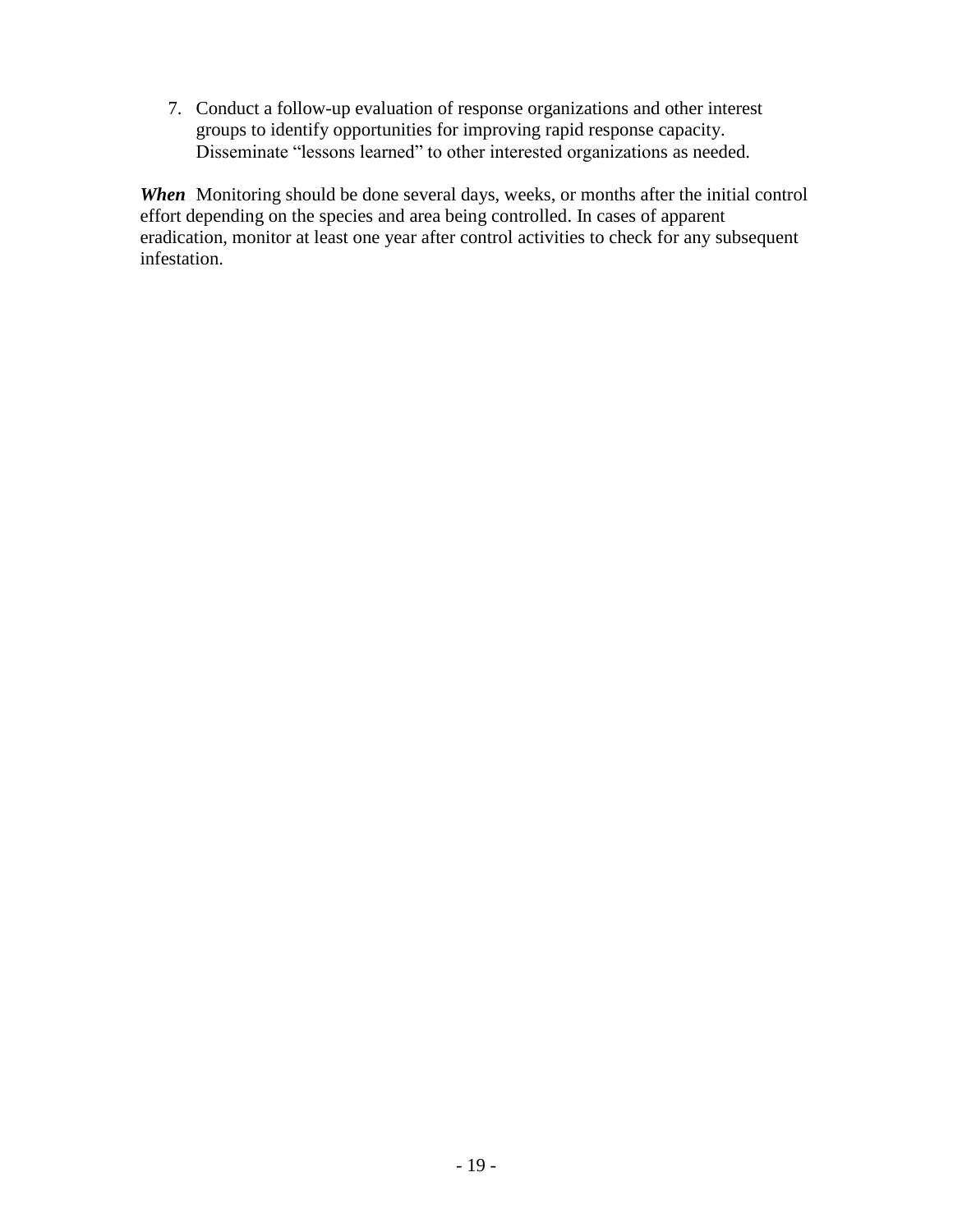## **RESTORATION**

*Why* The objective is to bolster the system to encourage the recovery of native plants and animals, which will ideally return natural ecological function while discouraging reinvasion by invasive species.

### *How*

- 1. Collaborate with partners to share existing restoration protocols and contract specifications relating to invasive species.
- 2. Develop a site restoration plan to restore damaged areas (e.g., roads, lawns, boat launches, staging areas, etc.) and ecosystem functions, if applicable. Restoration plans will vary based on the targeted ecosystem and will take into consideration the types of species that should be present, when the species should be present, and whether restoration efforts are appropriate for the target site.
- 3. Implement restoration plan.
- 4. Monitor restoration projects to track the control of invasive species and the reestablishment of native species.

**When** In many cases it will be best to wait until the invasive species is mostly contained or removed to begin restoration. If native species are incorporated too early, it may prevent the use of pesticides or other necessary control methods.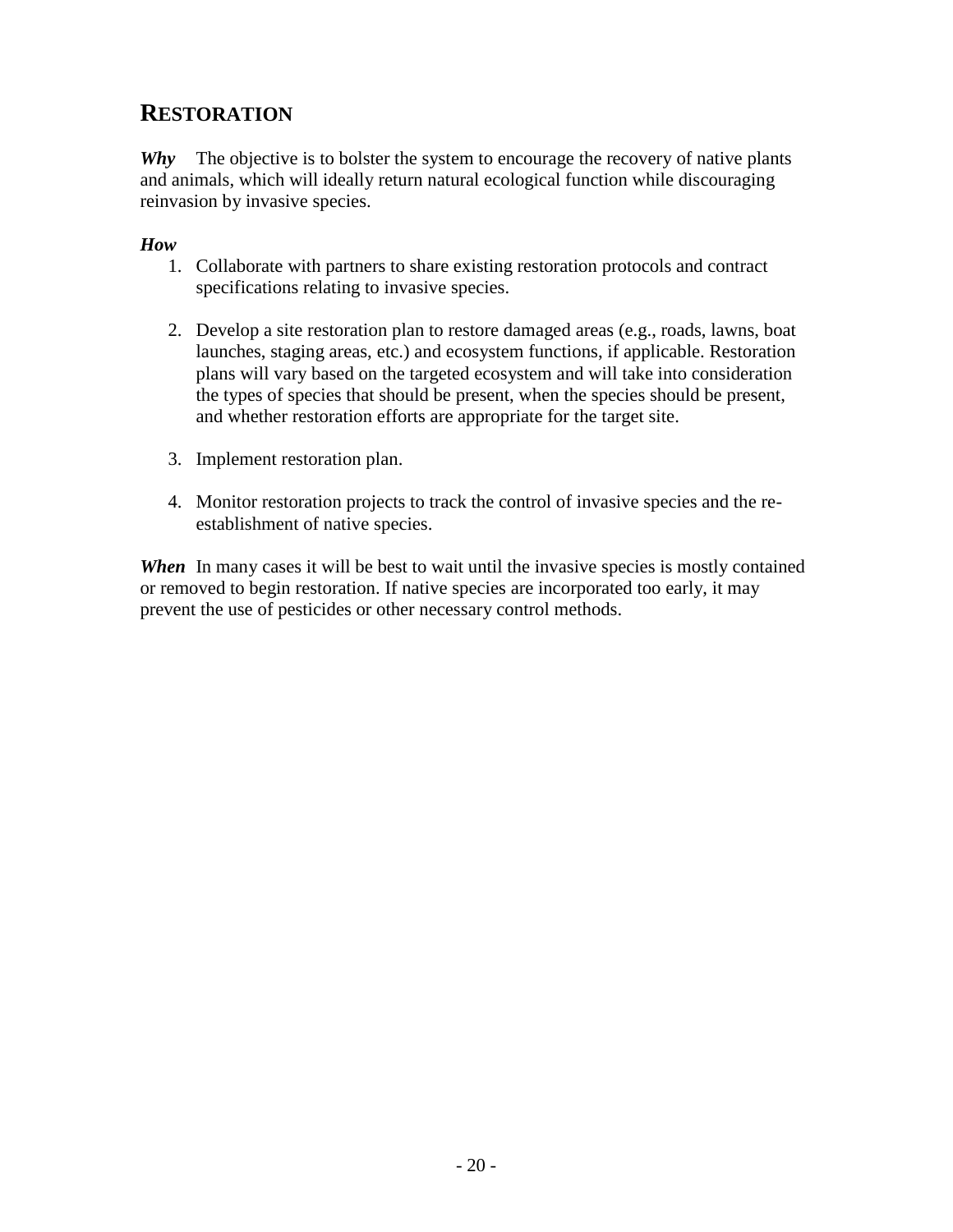# **Appendix A – Useful Links**

### **Scope and Purpose**

- Report a Violation:<http://dnr.wi.gov/Contact/Hotline.html>
- Bureau of Law Enforcement's Environmental Enforcement Handbook: [https://sp.dnr.enterprise.wistate.us/org/AD/Bureau-](https://sp.dnr.enterprise.wistate.us/org/AD/Bureau-LE/Stepped%20Enforcement%20Process/Environmental%20Enforcement%20Handbook%20(Rev.%202.2013).pdf)[LE/Stepped%20Enforcement%20Process/Environmental%20Enforcement%20Ha](https://sp.dnr.enterprise.wistate.us/org/AD/Bureau-LE/Stepped%20Enforcement%20Process/Environmental%20Enforcement%20Handbook%20(Rev.%202.2013).pdf) [ndbook%20\(Rev.%202.2013\).pdf](https://sp.dnr.enterprise.wistate.us/org/AD/Bureau-LE/Stepped%20Enforcement%20Process/Environmental%20Enforcement%20Handbook%20(Rev.%202.2013).pdf)

### **Species Specific Plans**

- White nose syndrome:<http://wiatri.net/inventory/bats/>
- Emerald ash borer:<http://datcpservices.wisconsin.gov/eab/reporteab.jsp> or 1-800- 462-2803
- Gypsy moth:<http://gypsymoth.wi.gov/> or  $1-800-642-MOTH (6684)$

## **Early Detection & Reporting**

- Report new populations: <http://dnr.wi.gov/topic/Invasives/report.html>
- Wisconsin Administrative Code Chapter NR 40: [http://docs.legis.wisconsin.gov/code/admin\\_code/nr/001/40.pdf](http://docs.legis.wisconsin.gov/code/admin_code/nr/001/40.pdf)

### **Verification**

- List of regulated invasive species under NR 40: <http://dnr.wi.gov/topic/Invasives/classification.html>
- For verification steps for aquatic invasive species, also refer to the Suspected New AIS Discoveries – Communication Protocol [\(https://dnrx.wisconsin.gov/swims/downloadDocument.do?id=118813642\)](https://dnrx.wisconsin.gov/swims/downloadDocument.do?id=118813642)

#### **Communication**

- For notification steps for aquatic invasive species, also refer to the Suspected New AIS Discoveries – Communication Protocol [\(https://dnrx.wisconsin.gov/swims/downloadDocument.do?id=118813642\)](https://dnrx.wisconsin.gov/swims/downloadDocument.do?id=118813642)
- Media Communication Protocol: [http://intranet.dnr.state.wi.us/int/caer/ce/DNR\\_DraftMediaProtocols\\_020615work](http://intranet.dnr.state.wi.us/int/caer/ce/DNR_DraftMediaProtocols_020615workingversion.pdf) [ingversion.pdf](http://intranet.dnr.state.wi.us/int/caer/ce/DNR_DraftMediaProtocols_020615workingversion.pdf)
- Working with the News Media: [http://intranet.dnr.state.wi.us/int/caer/ce/MediaProtocolFactSheet\\_20150205.pdf](http://intranet.dnr.state.wi.us/int/caer/ce/MediaProtocolFactSheet_20150205.pdf)
- Tribal contact reporting: [https://sp.dnr.enterprise.wistate.us/org/dnr/Team-](https://sp.dnr.enterprise.wistate.us/org/dnr/Team-TAI/Lists/Meeting%20Reporting%20%20All%20Staff/AllItems.aspx)[TAI/Lists/Meeting%20Reporting%20%20All%20Staff/AllItems.aspx](https://sp.dnr.enterprise.wistate.us/org/dnr/Team-TAI/Lists/Meeting%20Reporting%20%20All%20Staff/AllItems.aspx)
- Incident Command System (ICS): [http://www.fema.gov/incident-command](http://www.fema.gov/incident-command-system)[system](http://www.fema.gov/incident-command-system)

#### **Assessment**

Potential Funding Sources: <http://invasivespecies.wi.gov/financial-assistance/>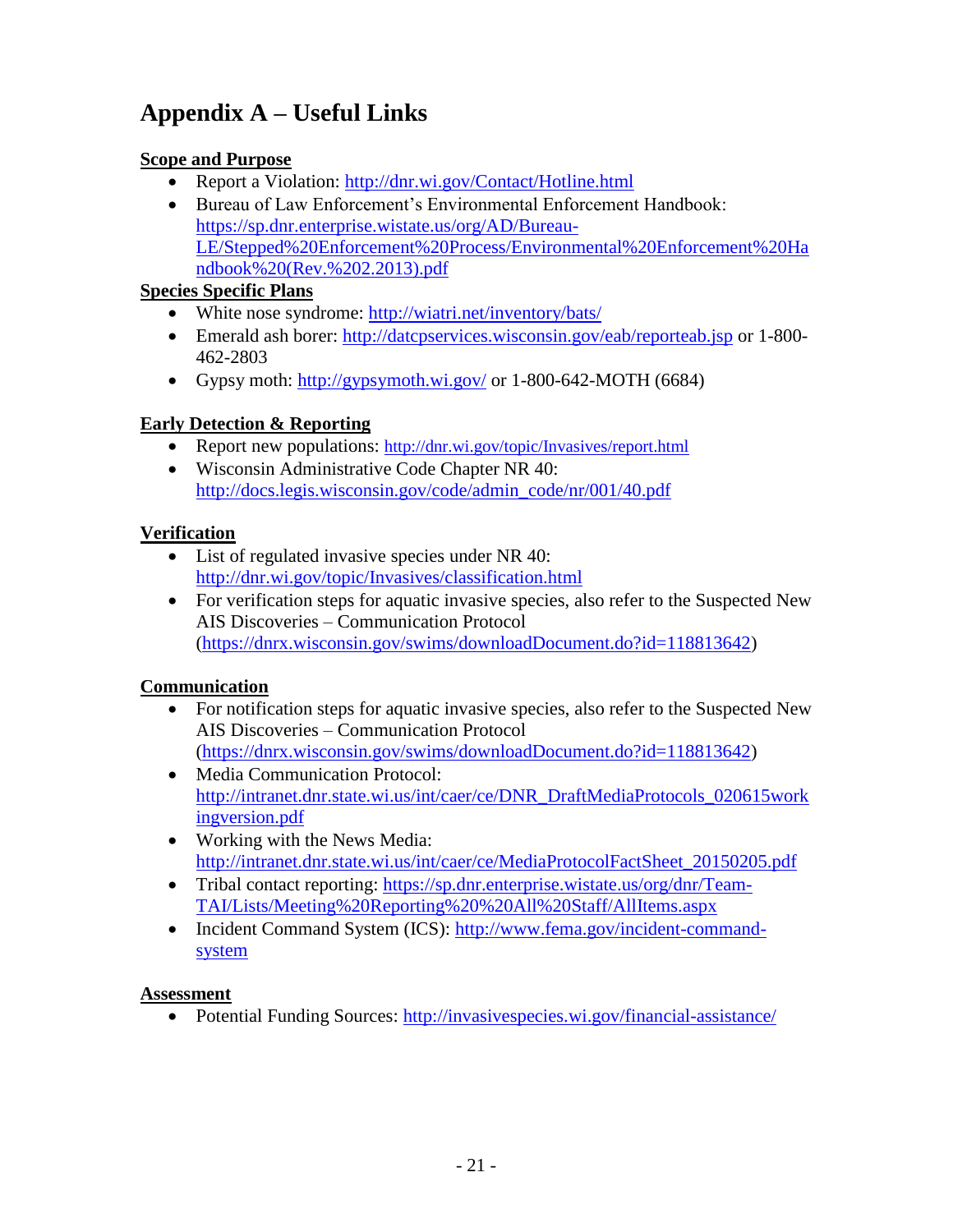## **Planning**

- Wisconsin [State](http://dnr.wi.gov/topic/endangeredresources/etlist.html) listed rare, threatened or endangered species: <http://dnr.wi.gov/topic/endangeredresources/etlist.html>
- [Federally](http://www.fws.gov/midwest/endangered/lists/wisc-spp.html) listed rare, threatened or endangered species: <http://www.fws.gov/midwest/endangered/lists/wisc-spp.html>
- Natural Heritage Inventory Internal DNR Portal: [http://intranet.dnr.state.wi.us/int/land/er/nhi\\_portal/](http://intranet.dnr.state.wi.us/int/land/er/nhi_portal/)
- Natural Heritage Inventory External Public Portal: <http://dnr.wi.gov/topic/ERReview/PublicPortal.html>
- No/Low Broad Incidental Take Permit/Authorization webpage: <http://dnr.wi.gov/topic/ERReview/ITNoLowImpact.html>
- Table 1 of the No/Low Broad Incidental Take Permit/Authorization: [http://dnr.wi.gov/topic/ERReview/documents/NoLowImpactActivities.pdf#page=](http://dnr.wi.gov/topic/ERReview/documents/NoLowImpactActivities.pdf#page=5) [5](http://dnr.wi.gov/topic/ERReview/documents/NoLowImpactActivities.pdf#page=5)
- Table 2 of the No/Low Broad Incidental Take Permit/Authorization (for use by DNR staff and ER Certified Reviewers only): [http://intranet.dnr.state.wi.us/int/land/er/nhi\\_portal/pdf/NoLowImpactbyTaxa.pdf](http://intranet.dnr.state.wi.us/int/land/er/nhi_portal/pdf/NoLowImpactbyTaxa.pdf)
- Critical Habitat Areas: [http://www.fws.gov/midwest/endangered/lists/wisc](http://www.fws.gov/midwest/endangered/lists/wisc-spp.html)[spp.html](http://www.fws.gov/midwest/endangered/lists/wisc-spp.html)
- Water use designation:<http://dnr.wi.gov/topic/surfacewater/usedesignations.html>
- List of Outstanding and Exceptional Resource Waters (ORW and ERW): <http://dnr.wi.gov/topic/surfacewater/orwerw.html>
- State Natural Areas:<http://dnr.wi.gov/topic/lands/naturalareas/>
- Cultural Resources:<http://dnr.wi.gov/topic/Lands/CulturalRes/>
- Pesticide Use Intranet Site:<http://intranet.dnr.state.wi.us/pesticides/>

## **Implementation**

- Best Management Practices (BMP) to minimize the spread of invasive species: <http://dnr.wi.gov/topic/invasives/bmp.html>
- Invasive Species Rule Compliance & Stepped Enforcement Process and Guidance:

<http://intranet.dnr.state.wi.us/int/es/science/invasives/pe/SEoverview.pdf>

## **Monitoring & Evaluation**

## **Restoration**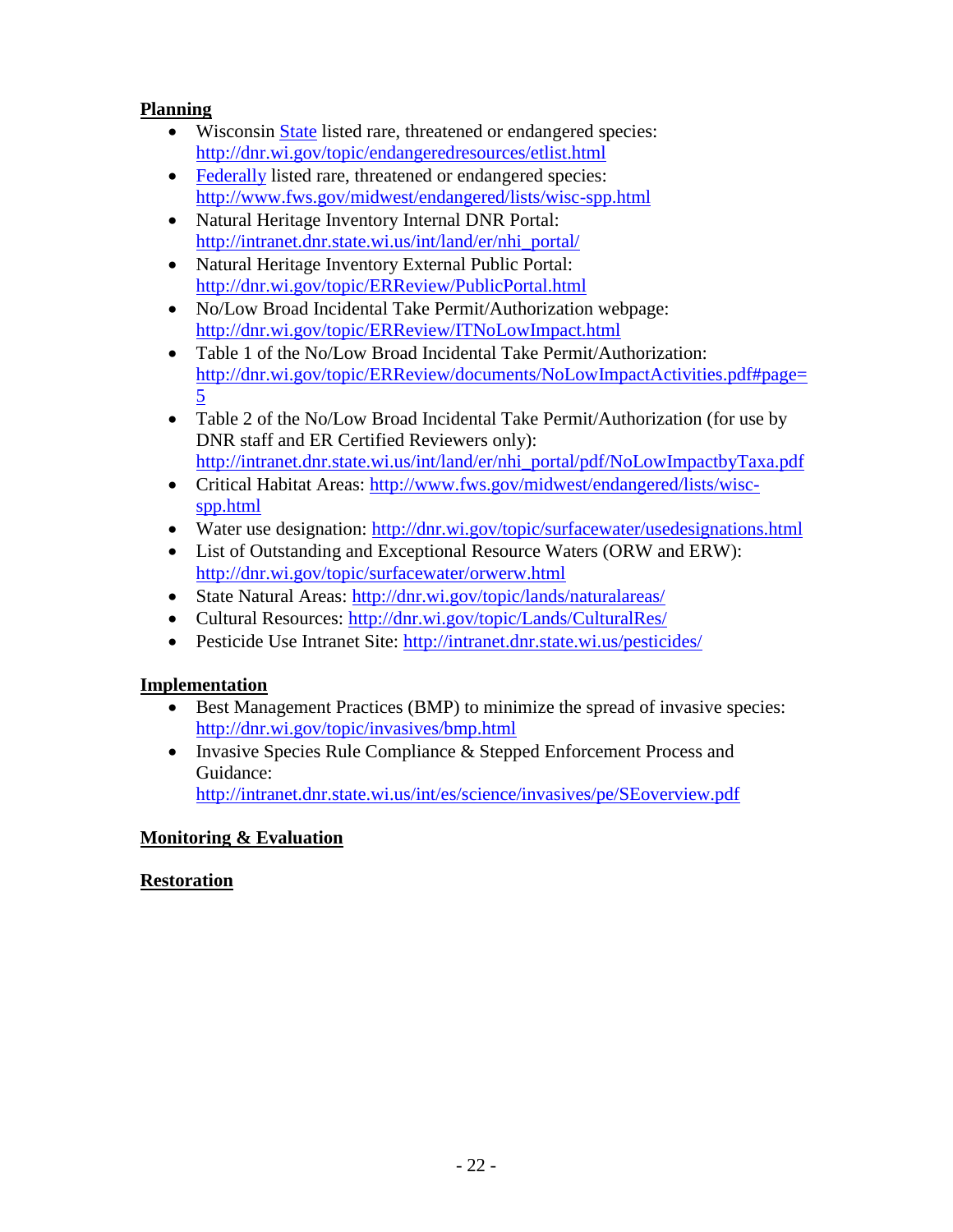# **Appendix B – Suggested Roles and Responsibilities**

The management team will:

- 1. Determine the extent of the infestation and pathways for potential spread.
- 2. Determine the risk to the environment, human health, economy, etc.
- 3. Identify constraints and limitations, including jurisdictional issues, legislative authority, funding, permitting, personnel training, access to private lands, gaps in knowledge, and ecological uncertainties.
- 4. Determine if eradication/control is possible and select the appropriate method(s) to be employed.
- 5. Consult with legal services when necessary.

The lead coordinator will:

- 1. Coordinate management team notification operations.
- 2. Facilitate creation of a response management system involving lead representatives of each local, tribal, state, provincial, and/or federal government that has legal authority over the response.
- 3. Represent (i.e. be the spokesperson for) the management team.
- 4. Facilitate a collaborative decision-making process that considers cascading levels of authority within individual agencies.
- 5. Facilitate development of response priorities.

The above actions should take into account the roles, relationships, and inter-agency agreements among:

- All affected states (e.g., Governor, state agencies, etc.)
- Federal agencies (e.g., USFWS, USDA, NOAA, USACOE, etc.)
- Tribes
- Local governments
- Other interested parties, such as NGOs, universities, nurseries, marinas, etc.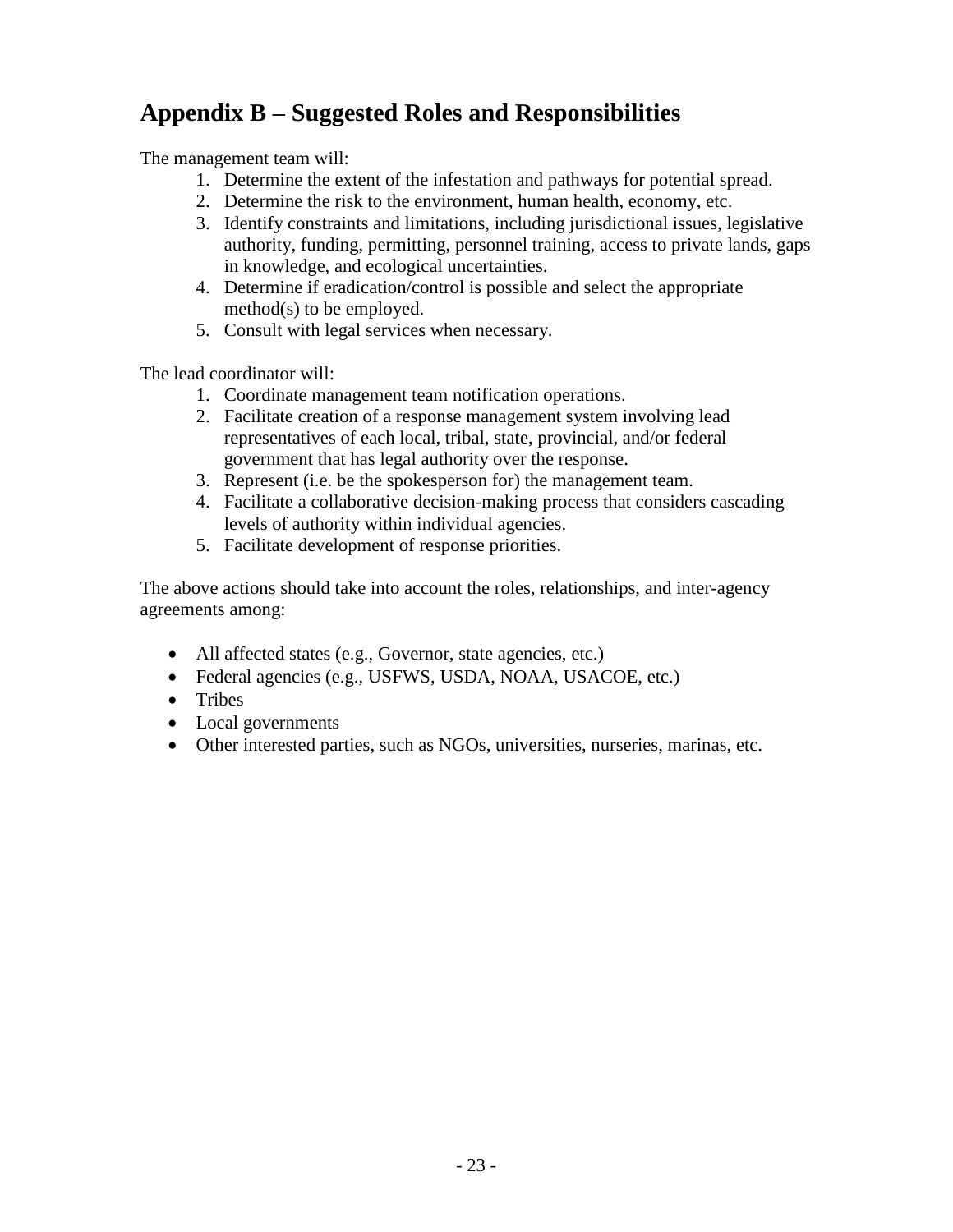# **Appendix C – Permit and Regulatory Considerations**

- 1. Consider an Emergency Rule as an option. A formal determination of emergency can facilitate numerous aspects of regulatory processes.
- 2. Identify all State/Federal regulatory requirements, including any applicable emergency provisions. A partial list of State/Federal permits and regulatory reviews that may apply include:
	- a. US Army Corps of Engineers Section 10 permit for any work in, over, or under navigable waters of the United States.
	- b. US Clean Water Act Section 404 permit from the US Army Corps of engineers for the discharge of dredged or fill material into waters of the United States.
	- c. US Federal Insecticide, Fungicide, and Rodenticide Act (FIFRA) Section 18 authorizes the Environmental Protection Agency (EPA) to allow states to use a pesticide for an unregistered use in the United States for a limited time if EPA determines that emergency conditions exist. The uses are requested for a limited period of time (no longer than 1 year), to address the emergency situation only. If the need is immediate, a state agency may issue a crisis exemption that allows the unregistered use for 15 days. Under FIFRA, registrations and product labeling may restrict uses of pesticides. Each registration specifies the plants/sites on which it may be applied. Restricted-use pesticides are limited to use by pesticide applicators who are certified, or to people under supervision of a certified applicator.
	- d. US Endangered Species Act Section 7 consultations with the National Marine Fisheries Service (NMFS) for marine and anadromous species, or the U.S. Fish and Wildlife Service (FWS) for fresh-water and wildlife, for any "action" that may affect listed species or their designated habitat in the United States.
	- e. WDNR Chapter NR 40 Invasive Species Identification, Classification and Control aimed at the prevention of new AIS introductions and to support the state in enforcement in controlling or eradicating pioneer populations.
	- f. WDNR Chapter NR 109 Aquatic Plants: Introduction, Manual Removal and Mechanical Control Regulations establishes procedures for issuing permits for mechanical aquatic plant control and prohibits the launching of watercraft or equipment that has attached aquatic plants or zebra mussels.
	- g. WDNR Chapter NR 107 Aquatic Plant Management establishes procedures and permitting for the control of aquatic plants using chemicals registered and labeled by the EPA.